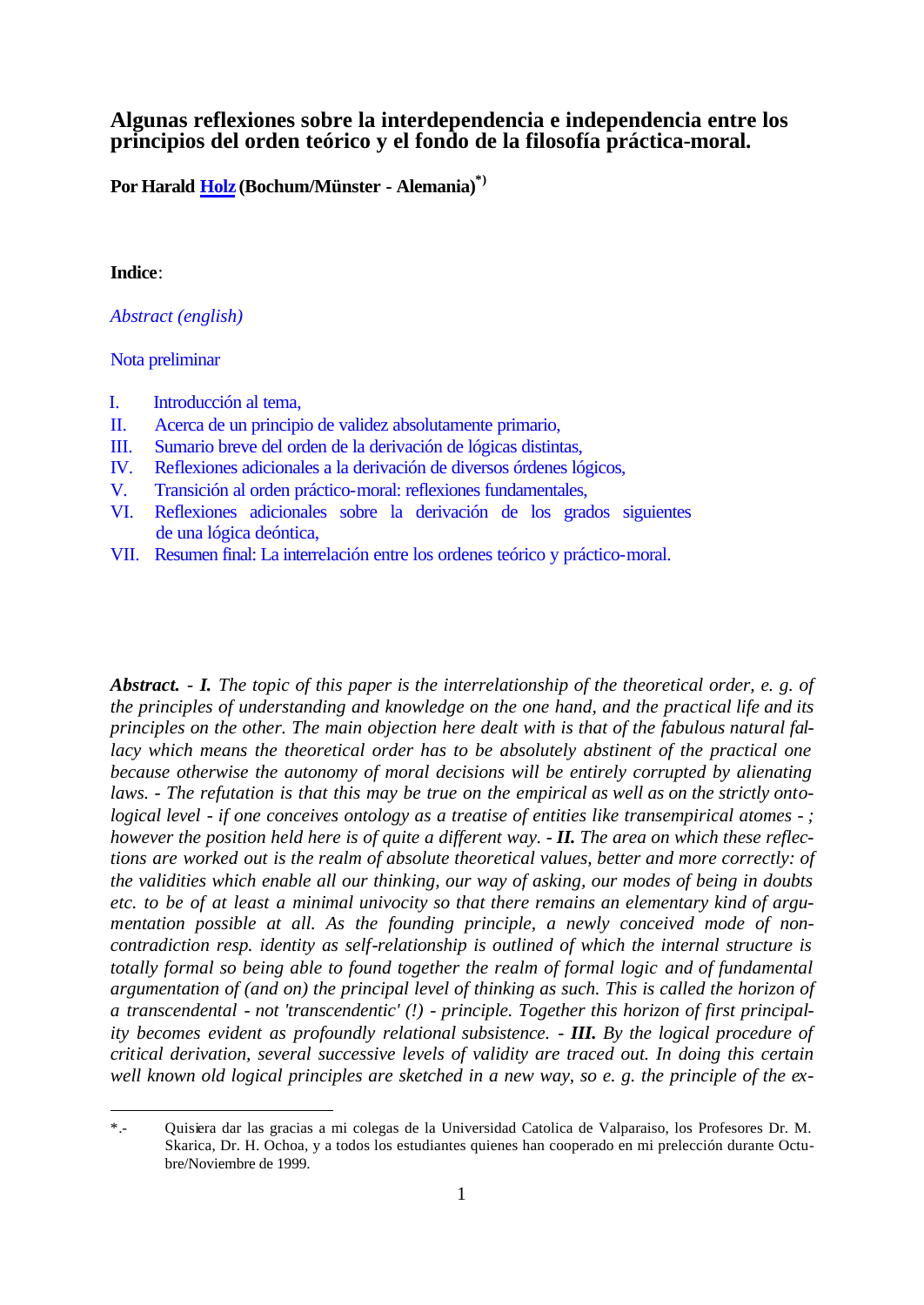<span id="page-1-0"></span>*cluded third is amplified by that of an excluded fourth, fifth etc. The results are certain principles, in shape of certain fundamental sentences, of a first ranked necessity, apriority, further of the exclusion of formal absurdity as well as of the apriori possibility of plurality as such. In a subsequent step this plurality is worked out mor specifically. Thus, a realm of objectives in their contingency, together with a correspondent one of reflexivity is opened up. At the same time the order of being valid as true, false, or also undetermined, is established. And, subsequently, an outline is also given of fundamental laws and rules of thinking objectively. - IV. The logical possibility at last mentioned, then, is more articulated en detail, that is in a more formalistic way. Together the difference to the traditional, i. e. mathematical, logic of likelihood is shown up. - V. The transition to the order of practical decisions and operations, in particular to moral life, is accomplished by the comparison of the respective propositions of first order which show at the same time a differential correspondence. There appears, on the respective levels of derivation, together a structural parallelism as well as the characteristic difference between theoretical and practical order. This is shown up in certain so-called for*mulas which make apparent the distance of the two orders. In doing so, the principle of the *practical, i. e. at last the moral order, becomes evident as a strictly formal one but at the same time as something in procedure. In subsequent steps, then, the fundamental notions of human autonomy and human dignity are made evident. - VI. Here the next results are worked out, i. e. the possibility of human beings to have, and to act according to, as beings of conscience. Together the rule of being able to decide and to act consequently within the human community is derived in shape of the so-called 'golden rule' which is extended up to the realm of correlatively respected decisions of conscience of every human, i. e. personal, being. Together the fundamental values of morally good and wrong are finished off. Further, the parallelism also to the order of likelihood is sketched out showing that there is a big realm of more or less morally contingent operations. - VII. The systematically interesting consequence is that there is a certain, although totally formal correspondence in the structure of theoretical*  and practico-moral order although the difference in shape of a principle of processuality of *the latter is maintained. However, in being absolute formal this enables exactly the order of moral practice to become extremely flexible. Thus, there is valid together a relationship of dependence and independence. The intermediating formal logic, thus, may be of coincidental character.* 

### **Nota preliminar.**

Para caracterizar este proyecto en general, debo decir que no se trata de una investigación predominantemente histórica, sino que, más bien, el punto esencial será una reflexión sistemática. Por anticipando yo mismo interpreto las reflexiones siguientes como una contribución a la esfera de la filosofia Post-Neokantiana la cual puede caracterizarse por autores contemporáneos como, por ejemplo, Wolfgang [Cramer \(](http://phaidon.philo.at/asp/wcramer.htm#ll)†), Hans [Wagner \(](http://phaidon.philo.at/asp/wagner.htm#ll)†), Martin Brelage (†), Werne[r Flach, P](http://phaidon.philo.at/asp/flach.htm#ll)eter Rohs, Hans Diete[r Klein, W](http://phaidon.philo.at/asp/hdklein.htm#ll)olfgan[g Marx, K](http://phaidon.philo.at/asp/wmarx.htm#ll)urt W[. Zeidler y](http://phaidon.philo.at/asp/zeidler.htm#ll) yo mismo. Un movimiento paralelo, aunque más restringido en su concepción final, fue la 'escuela' de J. Maréchal, un círculo impreciso en el cual pueden ser nombrados André Marc (†), Karl Rahner (†), Hermann Krings, Joh. Bapt. Lotz (†), Emerich Coreth entre otros. Hoy, esta escuela ya no existe, sólo los Post-Neokantianos tienen alguna importancia, si bien son una minoría en el juego de la filosofía contemporánea. Además, el nombre "Post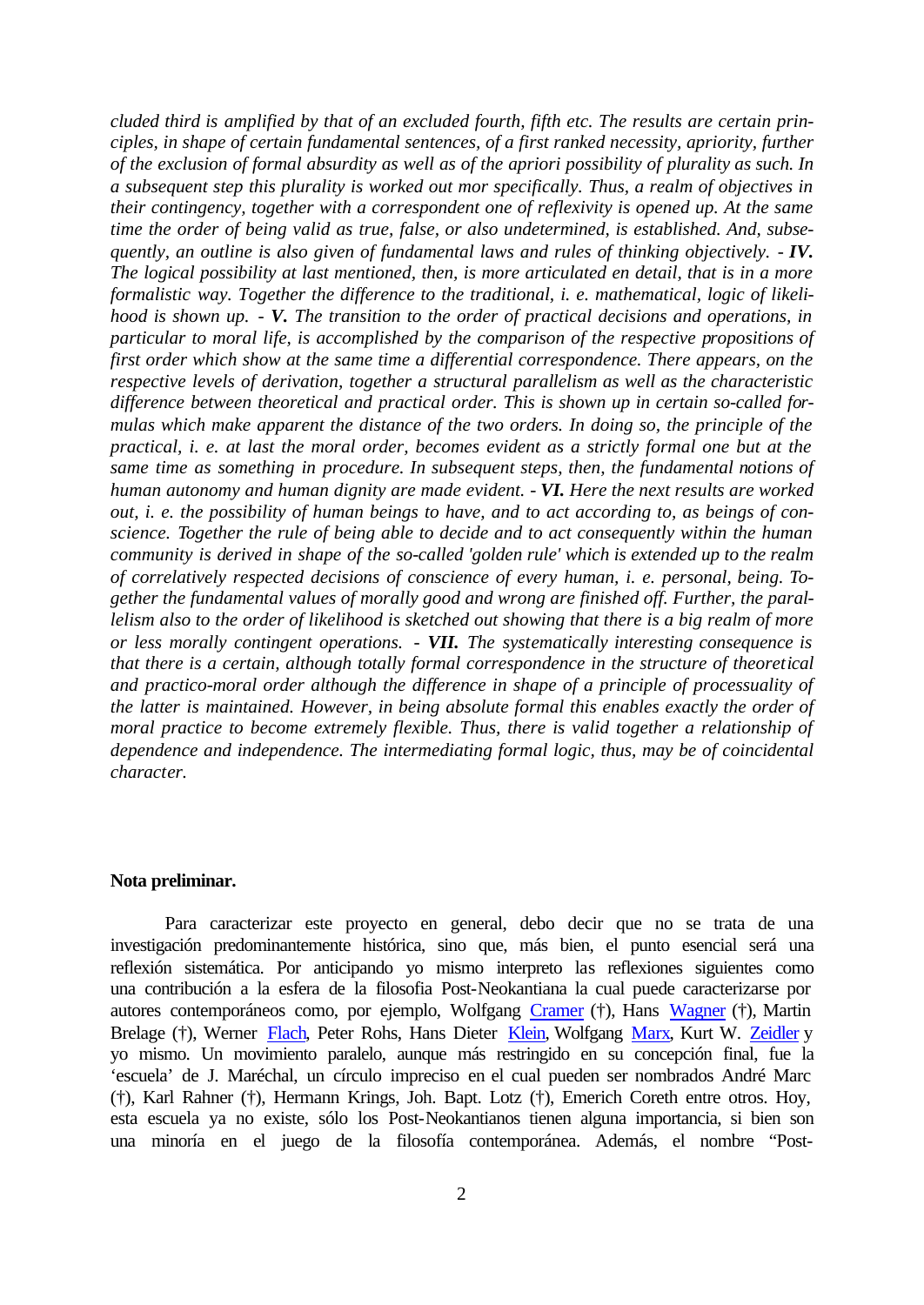<span id="page-2-0"></span>Neokantianos" no significa una referencia histórica en sentido estricto, se trata, más bien, de un grupo de filósofos que se sienten obligados para con la tradición en lo que respecta a preguntas clásicas, tanto de Kant y de Idealistas Alemanes, aunque tal vez algo menos respecto de estos últimos, como de filósofos Neokantianos, especialmente del período final, ya sea de una etapa de extenuación, por ejemplo, Rickert, Windelband[, Bauch y](http://phaidon.philo.at/asp/bbauch.htm#ll) otros, ya sea de una etapa de transición y transmutación, por ejemplo, H. Cohen, R. [Hönigswald, q](http://phaidon.philo.at/asp/rhonigswald.htm#ll)uizás también N. Hartmann<sup>1</sup>. Sin embargo, cada uno de los antes nombrados como Post-Neokantianos han seguido su vía de un modo, más o menos, diferente y independiente.

#### **I. Introducción al tema**

l

Nuestra pregunta fundamental interroga por la relación entre el orden teórico y el de la vida práctica, esto es, el de la vida moral. En este lugar, pues, parece conveniente ahondar, al menos un poco, en el panorama de los motivos, porque las reflexiones de la identidad, la diferencia, etc., son muy importantes para nuestra pregunta inicial. Una de las razones para ello es que así se prepara un suelo para ciertas concepciones fundamentales de la ética. Por eso, en la primera parte me ocupo de la famosa falacia, conocida bajo el título de "falacia naturalista" de G. E. Moore. La argumentación es bien conocida: Si el campo de los entes naturales es estrictamente universal en su normatividad, también las acciones morales deben estar determinadas por este orden, al igual que las cosas y procesos de la causalidad natural en general. Entonces, libertad y moralidad llegan a ser imposibles. La tesis contraria, según Moore la única correcta, dice que las acciones morales, en tanto libres, deben ser totalmente independientes del orden natural. La consecuencia sistemática de esa conclusión es una divergencia muy profunda en el campo de la razón humana, incluso posiblemente la disociación de la naturaleza humana.

Históricamente uno de los abuelos de esa separación de ambos órdenes —el de la naturaleza física y el de la moralidad— es, como es bien sabido, I. Kant. Aunque éste intentó, en su filosofía, superar esta dificultad, sabemos que no tiene éxito en el logro de este propósito<sup>2</sup>. Sin tratar este asunto con más detalle, se puede decir que la consecuencia histórica fue la siguiente: Si en ese esquema disociado se quita toda la aprioridad teórica —como es el caso posteriormente, en el siglo XIX— inmediatamente se obtiene la posición del empirismo o positivismo, porque entonces el orden moral con *todos* sus principios es comprendido por lo mismo que el orden natural. La consecuencia sería que desaparece la diferencia entre un orden racional y uno irracional. En el otro extremo se halla la filosofía de B. Spinoza, la cual, en verdad, representa un determinismo total, incluyendo la ética, aunque sus principios son expresamente metafísicos. Como es sabido, los 'modos' spinozianos funcionan como las últimas realizaciones de los 'atributos' —pensar y extensión— de la substancia misma. Ella obra siempre y en todo aspecto mediante los atributos en la realidad, dicho más correctamente: ella efectúa la realidad. Pero la substancia, como origen del atributo del pensar

<sup>1.-</sup> Cf. K. W. Zeidler, *[Kritische Dialektik und Transzendentalontologie, D](http://phaidon.philo.at/asp/studien.htm#kdt)er Ausgang des Neukantianismus und die post-neukantianische Systematik*, R. Hönigswalds, W. Cramers, B. Bauchs, H. Wagners, R. Reiningers und E. Heintels (Studien zum System der Philosophie, ed. P. K. Gloy, H. D. Klein, W. Schild, Beiheft 1), Bonn (Bouvier) 1995.

<sup>2.-</sup> Cf. *Grundlegung zur Metaphysik der Sitten*, ed. K. Vorländer, (PhB 41), Hamburg (F. Meiner) 1962, Vorrede 8; *Kritik der praktischen Vernunft*, ed. K. Vorländer, (PhB 38) Hamburg (F. Meiner) 1974, (pag. orig. 162).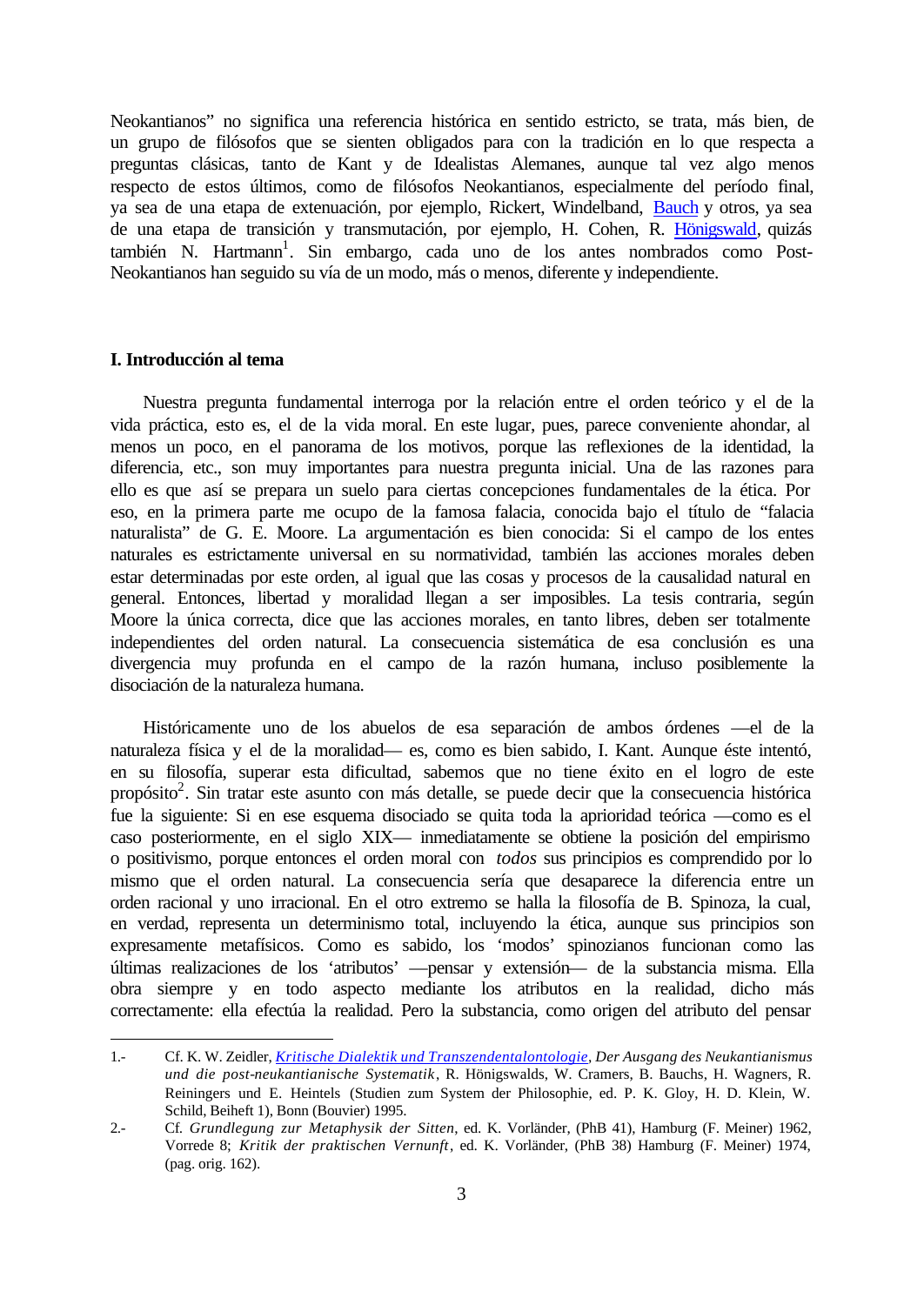principialmente, no tiene ni siquiera la más pequeña libertad para tomar decisiones respecto de esto o de esto otro.

En ambos casos, en el naturalismo empirista y en el determinismo metafísico, la totalidad del mundo puede ser caracterizada por un esquema formal que sería: **A** (como absoluto) **= A** (como contingente), sea ese absoluto una instancia estrictamente física, o bien sea también metafísica. El ente contingente no es, en verdad, libre. En ambos casos nosotros nunca tenemos la oportunidad real, i. e. *de ser*, de actuar de uno u otro modo. Consecuentemente la finalidad en ambos aspectos no existe<sup>3</sup>. La objeción pertinente parece ser la siguiente: Si me encuentro decidiendo: "yo quiero esto, ahora, y no quiero aquello, y lo quiero así porque lo quiero así y no lo otro ni de otro modo", entonces estoy, según mi conciencia, en el nivel de mi conciencia misma, inmediatamente en una relación conmigo mismo como tal. Esa relación es de estructura autorreferencial, aun cuando no tan expresamente articulada como sería deseable. Es un hecho que precisamente esa relación misma, como tal, en la estructura de su validez nunca se la ha explicado suficientemente, ni por parte del empirismo ni por parte del determinismo metafísico; siempre se buscan razones en cuanto a las condiciones antecedentes, etc., pero nunca entran en un análisis del acto inmediato mismo como ejercido $4$ .

Para entrar mejor, pues, a la disposición del problema quisiera volver al esbozo de la problemática tal como la encontramos en Kant, y quiero explicar brevemente la pregunta central de Kant que interroga por la aprioridad sintética, que es históricamente, como es sabido, la que interroga por la posibilidad del juicio sintético *a priori*. Normalmente se pregunta por "aquello", es decir por contenidos objetivamente determinados. Pero debemos aquí dar un paso más radical, preguntar cómo eso de preguntar como tal es posible. Con una pequeña transformación podemos caracterizar esa pregunta como la pregunta que interroga por las condiciones estructurales de una cosa misma como tal, esto es, por las condiciones relevantes de lo preguntando como tal; se trata, pues, de 'preguntar por el preguntar'. Desde otro punto de vista, eso no es nada más que buscar la posibilidad del preguntar como tal. La aprioridad de esta pregunta consiste en que el ejercicio de lo preguntando de esta manera trae consigo mismo al menos dos aspectos constitutivos, esto es, primero, que se trata de una autorelación como tal y, segundo, que la posibilidad de ella misma presupone una esfera en razón de la cual sólo por ella ese ejercicio fue posible. En otras palabras, hay que considerar la estructura de lo preguntando como un potencial que hace posible la explicación de lo implicado. Lo implicado es precisamente: ¿Cómo es, según su estructura, el preguntar posible *per se*? Y la respuesta en forma de ese potencial es, a la vez, la razón necesaria y suficiente de eso mismo por lo que se pregunta<sup>5</sup>. Además, y más precisamente, esa condición necesaria y

<sup>3.-</sup> Cf. por ejemplo: Spinoza, *Etica*, *pars prima*, axioma 32: "*Voluntas non potest apellari causa libera* ..." - Se puede añadir que la noción de necesidad o, respectivamente, la de posibilidad es la misma que en la escuela estoica de Mégara. A proposito, N. Hartmann también estuvo obligado con esa tradición.

<sup>4.-</sup> Históricamente, parece importante también otra línea del problema: Se trata de la famosa querella de la compatibilidad de la libertad humana con la omnipotencia divina que se extiende a través de la historia de la teología cristiana y la cual ha encontrado una cierta cima durante la escolástica del barroco, en particular en España. Los partidos en disputa fueron, como es sabido, los Molinistas y los Bañezianos. No quisiera profundizar este problema. Basta con haber indicado que tampoco la teología cristiana ha hallado, a decir verdad, una solución satisfactoria.

<sup>5.-</sup> Cf. E. Coreth, *Metaphysik*, Innsbruck 1961, esp. 115 – 117. - Mi comentario: cf. en: H. Holz, *Transzendentalphilosophie und Metaphysik, Studien über Tendenzen in der heutigen philosophischen Grundlagenproblematik* (Walberberger Studien, philos. Reihe 1, Bd. 3), Mainz (Grünewald) 1966, págs. 72–77. Yo mismo he tratado ese problema en H. Holz, *Der Begriff des Absoluten in seiner Beziehung zur Dialektik bei Hegel*, Pullach 1957 (no publicado), págs. 65–69, esp. 66: Allí indico que 'en tanto' (aleman: "insofern") algo es para mí consciente, en una proposición, eso está presente en mí a la vez como conciencia "formal", y pág. 90, not. 330: Allí noto que Hegel nunca ha comprendido el fenómeno de lo preguntando como tal en su relevancia formal.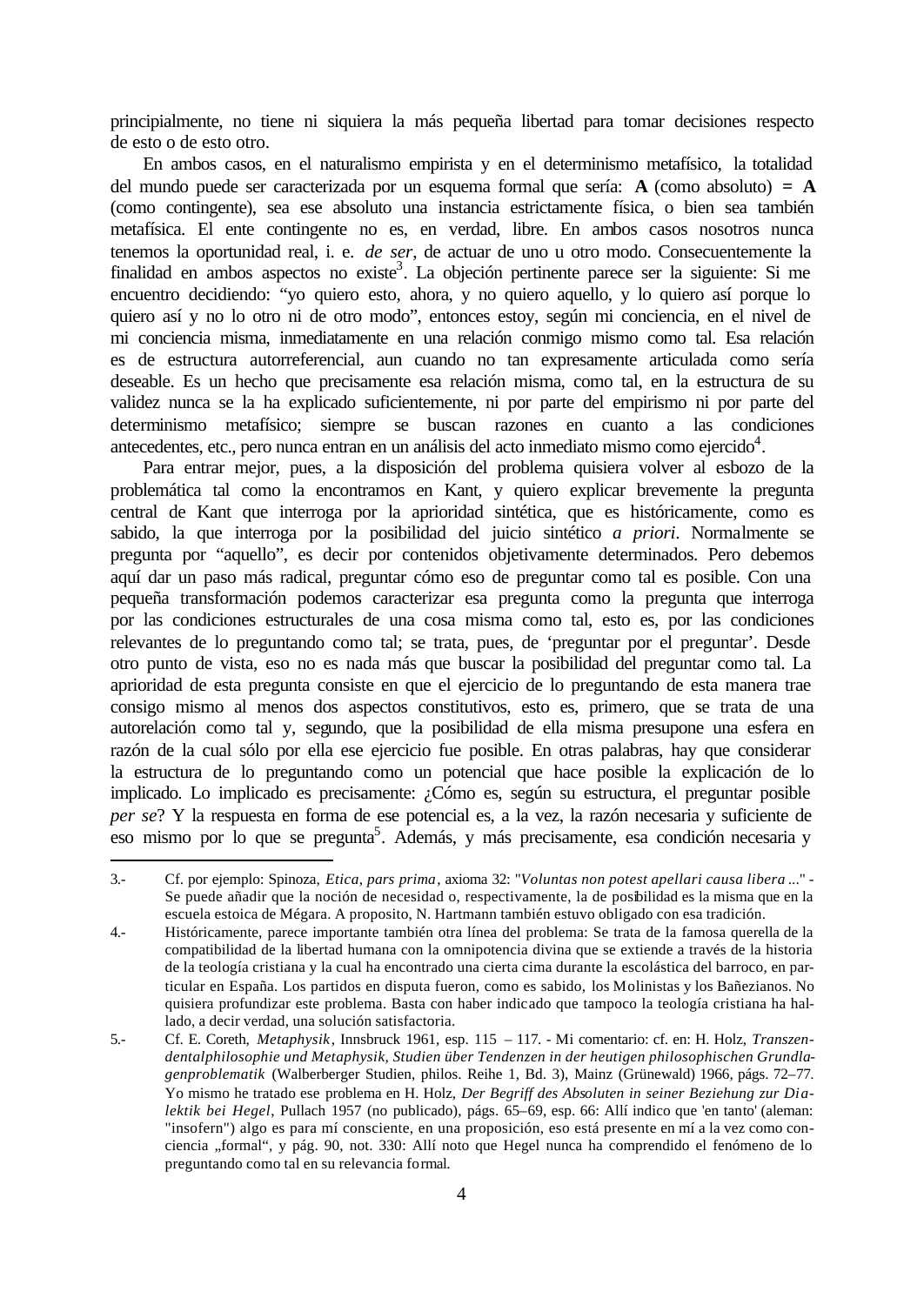suficiente es la posibilidad, generalmente, de una respuesta como tal, principalmente, no naturalmente, de esta o aquella respuesta. Pero ese potencial estructural no se conduce como una idea platónica, sino que funciona inmediatamente como un horizonte principal totalmente inmanente (a ese ejercicio). A la vez, también se ha rechazado la objeción del llamado "tercer hombre", el famoso argumento que aplaza la razón última indefinidamente. ¿Qué es, pues, precisamente el aspecto o el momento que garantiza la identidad de la intencionalidad del preguntar mismo, a saber, como formal? A primera vista se llega a decir que es una identidad profundamente dinámica, es decir, una totalidad una e idéntica en tanto es posible **y** (!) actual. Y aún, además, es una relación ejercida, la cual es a la vez idéntica (como formal) y dinámica. Pero en esta su función es estrictamente formal. La consecuencia es que esa condición formal y *a priori* no tiene un contenido más concreto como tal.

¿Sobre qué aspecto puede esa estructura ser llamada también 'sintética'? Para responder esto, consideremos brevemente el ejemplo de la causalidad. Dada la sucesión de los fenómenos nuestro entendimiento busca la unidad que, según ciertos criterios, lleva las series de impresiones desde el océano de caos o absurdidad a un orden, por el que constituye por primera vez un objeto ordenado. Así, pues, de esto han resultado los atributos característicos de la antes llamada dialéctica: una totalidad, la cual comprende en sí misma identidad (formal) y diferencia. Además, la misma estructura enseña también un orden serial según 'anterior' y 'posterior'. En resumen, podemos decir que aquí el material fenoménico deviene ordenado según una regla no-fenomenal o transfenomenal, porque lo no-ordenado como tal y *de suyo* nunca se podría ordenar. Pero eso la capacidad de sintetizar aparece como absolutamente indispensable.

Con este breve desarrollo ya hemos entrado en otro problema famoso: la pregunta que interroga por una fundación racional última, es decir, necesaria, suficiente y, si es posible, exhaustiva. Dejemos el último caso como está. Pero bajo el título general de nuestra temática, la fundación racional última de nuestros conocimientos como verdaderos o no etc. es inevitable, incluso es el único punto del cual depende toda nuestra certeza intelectual y existencial, teórica y vital. Respecto a nuestra temática fundamental, esa disposición significa la pregunta: ¿De qué modo, de qué manera se articularía el orden práctico-moral frente a una tal certeza principial teórica? ¿Debemos suponer una independencia total de los órdenes uno de otro? ¿O debemos aceptar que la esfera práctico-moral depende totalmente de la esfera de la certeza teórica? ¿O se puede dar una tercera posibilidad, entre las antes citadas? Veremos que la tercera vía sería la única que permite evitar contradicciones que agravan el problema $^6$ .

<sup>6.-</sup> Recurro a mis obras anteriores a esta ponencia, por ejemplo: *Philosophisch-logische Abhandlung, Entwurf einer transzendentalen Erkenntnistheorie*, Bern-Frankfurt (M)-Nancy-New York (Peter Lang) 1984; *[System der Transzendentalphilosophie im Grundriß](http://phaidon.philo.at/asp/hholz2.htm#sdtig)*, 2 Vol., Freiburg-München (Karl Alber) 1977; *[Immanente Transzendenz](http://phaidon.philo.at/asp/hholz3.htm#imtr)*, Würzburg (Königshausen & Neumann) 1997; *[Allgemeine Strukturolo](http://phaidon.philo.at/asp/hholz2.htm#allgstruk)[gie,](http://phaidon.philo.at/asp/hholz2.htm#allgstruk) Entwurf einer transzendentalen Formalphilosophie*, 2 semi-vol., Essen (Die Blaue Eule) 1999, en particular el primero semi-vol. – Last not least, para una introduccion breve y claro creo puede ser recomendado mi *[Einführung in die Transzendentalphilosophie](http://phaidon.philo.at/asp/hholz2.htm#einf)*, 3. erw. u. durchges. Aufl., Darmstadt (Wissenschaftliche Buchgesellschaft) 1991.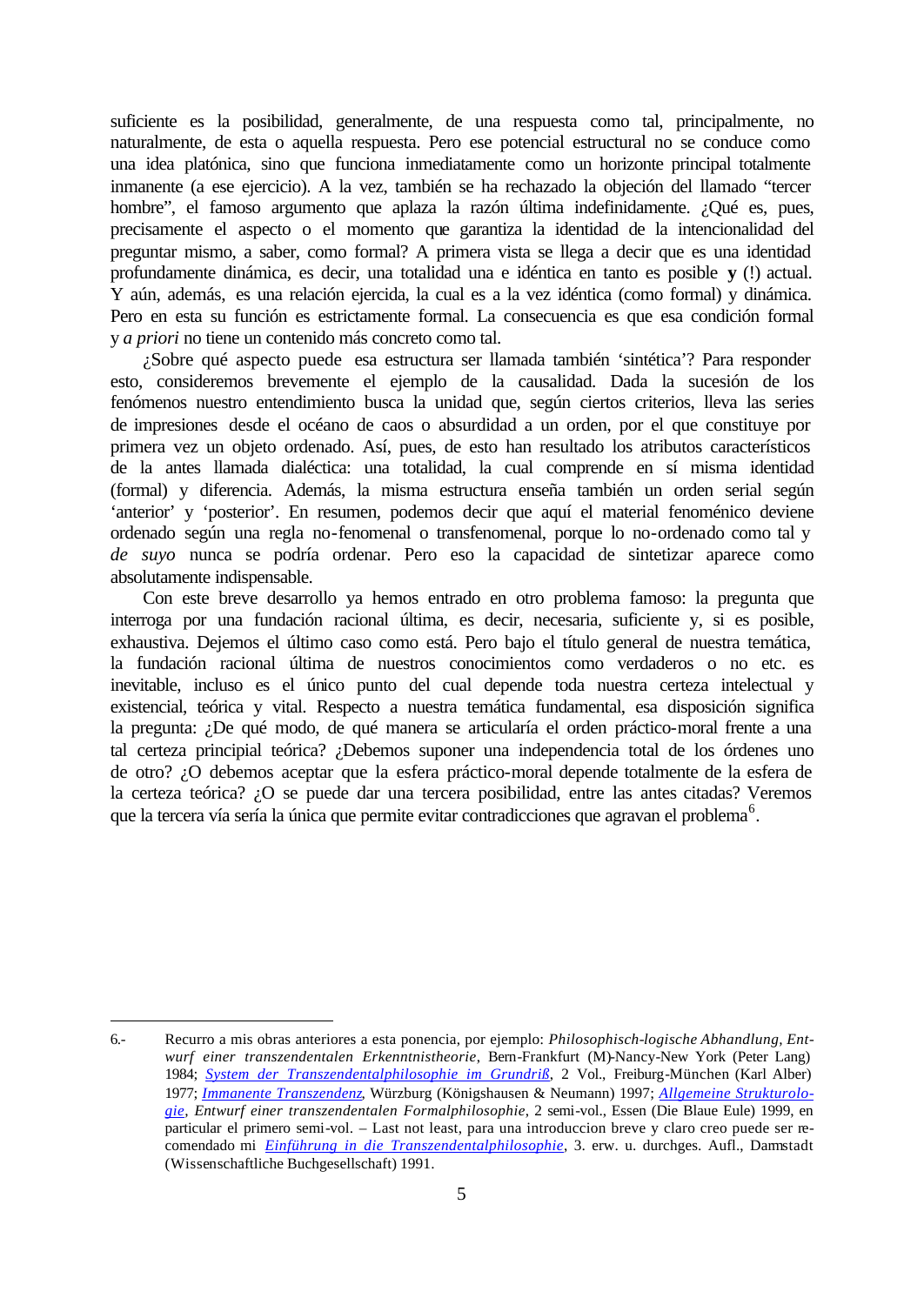#### <span id="page-5-0"></span>**II. Sobre un principio de validez absolutamente primario**

El próximo paso será una explicación breve del suelo en el cual basamos nuestra investigación y del cual arrancamos. En manuales anteriores, en particular escolásticos, habitualmente la noción de 'ser'<sup>7</sup> es declarada noción generalísima. Más recientemente, y bajo el influjo de M. Heidegger —pero no sólo de él— al menos en las lenguas griega, latina y alemana, se sabe de una alternativa más actual: *einai*, esse, sein<sup>8</sup>; pero dejemos esas cosas como están. En cambio, se puede alegar una objeción en forma de pregunta: ¿Son las nociones de la identidad, de la unidad correspondiente o de la validez, es decir, de la certeza principial y universal, son esas nociones, en verdad, nada más que derivaciones del contenido del 'ser'? ¿Por qué tiene el 'ser' su identidad como tal noción, o su unidad, su validez?, por cuanto la noción de "alguno" generalmente debe intentar también el ser, y viceversa; esto último al menos desde una perspectiva fenomenológica.

Si ahora volvemos la vista atrás y traemos de nuevo la pregunta por la identidad ante los ojos, teniendo presente, en particular, la filosofia spinoziana —porque aquella parece indicar mejor la estrechez del determinismo físico o metafísico—, entonces podemos diagnosticar la insuficiencia en la noción fundamental, es decir, en la noción de la identidad en tanto ésta es la íntima estructura de la noción de substancia. Como es sabido, la famosa definición de Spinoza es: *'Substantia appello id, quod est in se et per se concipitur...'<sup>,9</sup> ¿Qué es lo más* característico de esta definición? Creo que se puede constatar que la substancia o el Absoluto es un "algo" (*id quod*) cuya noción es últimamente fundamental para todo el sistema. Añadiría que aquella definición aparece simplemente como una afirmación. Es válida de parte de la definición. En ninguna parte de la *Ética* se puede ver un análisis intrínseco. Especialmente el "... *per se concipitur*..." funciona como una intuición, es decir, con la evidencia de una intuición intelectiva. Spinoza no da una argumentación demostrativa. Pero, en favor de Spinoza, se podría recordar a la tradición. Ya Aristóteles ha definido en su *Metafísica*: "*hypokeímenon légetai to kath´oti esti kath´auto*" <sup>10</sup>. Ya en Aristóteles el contexto argumentativo fue que el *suppositum* (*hypokeímenon*) esencialmente no depende de ningún otro en su ser. Pero me parece que ya en el tiempo de Aristóteles la parte central de la definición, el "*kath'auto*", respecto al ser es nada más que la constatación de un hecho, no obstante, la función de ese hecho es cumplir la función de último punto referencial, y esta función es legítima. Como he indicado, creo que la parte central de esa definición, tanto la de Aristóteles como la de Spinoza, aunque la de Aristóteles es más exacta, implica la noción de la identidad ya antes mencionada, es decir la de una *cosa* como tal. Con otras palabras, ello, "*id quod*", insinúa una tautología según la fórmula: "A es A (A = A)" y basta. No tiene lugar un análisis interno de aquello que da la razón intrínseca a la posibilidad de esa tautología $^{11}$ . Más bien aparece como algo opaco.

<sup>7 .-</sup> Latín: 'ens', francés: 'l'etre', inglés: 'being', alemán: 'seiend', griego: 'on'.

<sup>8 .-</sup> En inglés *to be*.

<sup>9 .-</sup> *Ethica*, pars prima, def. 3.

<sup>10.-</sup> Cf. *Metafisica*, VII, 1, 1028 a 30, 32 ss.; VII, 3, 1028 b 36 ss.; 1029 a 8 ss., 27 ss.

<sup>11.-</sup> En un breve **excurso** quisiera señalar la particularidad especifica de la noción latina 'ens', griego: '*on* ', alemán: '*seiend*(*es*)'. Todas estas nociones se refieren a algo dado como tal, sin embargo, de un modo que es, en comparación con la intención transcendental, bastante fenomenológico. Objeto de este aspecto es el '*ens*' como un resultado, que es en sí mismo perfecto. Nunca se trata, en este aspecto, de las razones por las que resulta este ,ens<sup>'</sup>. Ya se ha dicho que la razón primera sería el ,esse<sup>'</sup>, (griego: `*einai* ', alemán: ´*sein*'). Ahora bien, es correcto sostener que este término considera el '*fieri*' como tal del '*ens*'. Pero el <sub>'esse</sub>', 'ser', 'einai', 'sein' etc. es nada más que una indicación respecto de cuál es la mejor dirección, sin que sea aún un paso en esa dirección. Solamente al pasar señalo que también los filósofos de la "escuela católica de Heidegger" —según un dicho de E. Przywara— , los ya mencionados K.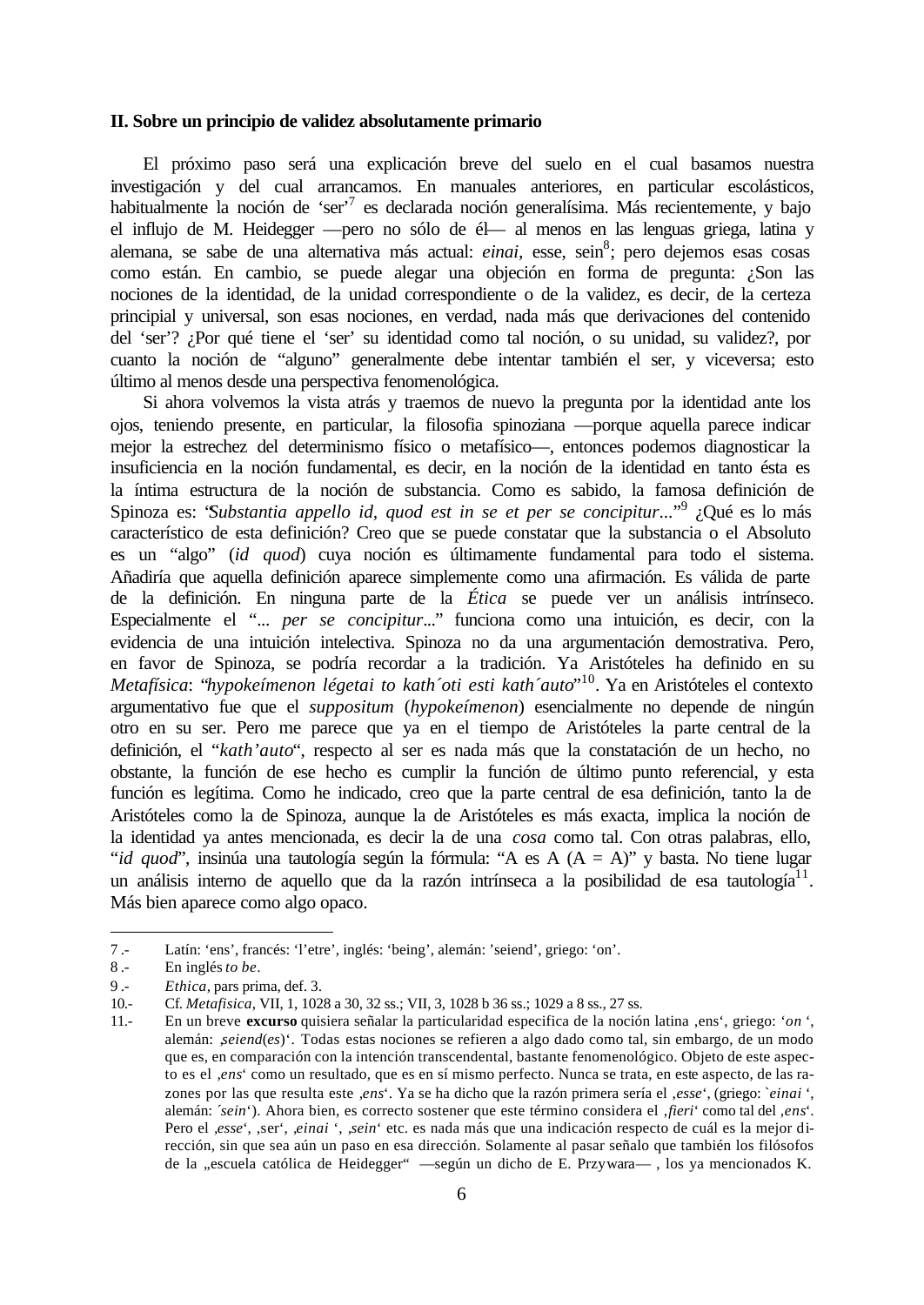Si preguntamos, ¿qué se puede aducir, sin embargo, a pesar de ese estado, a favor de esa opacidad? Se podría indicar, en mi opinión, el horizonte nocional de 'cosa' o, más general, de  $\text{cosidad}^{12}$  o también de 'algoidad'<sup>13</sup>. La orientación fundamental que es implícitamente dada con este horizonte nocional parece ser una mirada al mundo que percibe todas las entidades del mundo y el mundo mismo solamente bajo la condición de ser perfecto, o también de resultado completo. La perspectiva de los procesos intrínsecos, no 'físicos' en sentido de la física como ciencia moderna, principalmente, no está de ningún modo presente en esta orientación. Por estas razones pareció necesaria una visión nueva y más profunda. Como punto de partida, pues, parece perfilarse una concepción que precede a todos los contextos fenomenológicos —o incluso fenomenalistas—, puramente ontológicos (u ónticos). Tal concepción, por lo tanto, puede ser sólo la explicación que se ha ejercitado en el nivel de *validez* como tal.

Al analizar este estado del problema de modo más exacto, constatamos que precisamente estas determinaciones nocionales, como identidad, unidad, validez etc., **no** se explican más que como momentos estructurales del 'ser' (o siendo). Es muy fácil demostrar que el ámbito de estas nociones es, al menos en extensión, igual a la del siendo (el ser). Y el viejo dicho: "*ens et unum convertuntur*... " etc. aparece como una confirmación ya de la época escolástica. Porque un 'ser' sin identidad, unidad etc. sería un no ser como tal. ¿Cómo, pues, se llega explícitamente a la reflexión de la identidad misma y como tal? No se requiere nada más que extraer la consecuencia de lo ya reflejado en el contexto del análisis del preguntar: La pregunta por el preguntar ya ha mostrado una autoreferencia<sup>14</sup>; ahora sólo es necesario demostrar lo que está implicado en esa autoreferencia como tal. Precisamente descubrimos en ella la estructura de la identidad formal como tal.

Si buscamos, pues, una definición suficiente, encontramos usualmente fórmulas como las siguientes:  $A = A$ ,  $\overline{A}$  es  $A^{15}$ , de las cuales ya Hegel se ha mofado<sup>16</sup>. Pero he de ofrecer otra fórmula mucho más satisfactoria, según creo, la cual contiene, a la vez, aspectos tanto de la identidad y de la necesidad, como de la validez; dicho más correctamente, esas nociones coinciden recíprocamente en la fórmula que se propone, que es una fórmula o definición totalmente dinámica. El modo como esa coincidencia se establece es como sigue: **"Algún (A) cualquiera, en tanto** —**como tal— (A), es (i. e. vale como) necesariamente el tal (A)"**<sup>17</sup> . Vemos que ésta es una relación que se desarrolla desde un término *a quo* "cualquiera", mediante la autoreferencia al término *ad quem* de certeza y necesidad lógica. Pero

\_\_\_\_\_\_\_\_\_\_\_\_\_\_\_\_\_\_\_\_\_\_\_

Rahner, M. Müller, J. B. Lotz y otros, se deslumbraron ante el uso heideggeriano del término *sein'*. Creían ver una analogía del término de Heidegger con la noción tomasiana del '*esse*', e. g. del "*esse subsistens*" en las obras de Tomás de Aquino. Han omitido, o pasado por alto, la diferencia muy profunda entre el punto de partida de Heidegger y el de Tomás. Cf. a este respecto [Wolfg. Marx,](http://phaidon.philo.at/asp/wmarx.htm#ll) *[Über das](http://phaidon.philo.at/asp/wmarx2.htm#maerchen)  [Märchen vom Ende der Philosophie, E](http://phaidon.philo.at/asp/wmarx2.htm#maerchen)ine Streitschrift für systematische Rationalität*, Würzburg (Königshausen & Neumann) 1998, esp. págs. 78–115; H. Givsan, *Heidegger. Das Denken der Inhumanität, eine ontologische Auseinandersetzung mit Heideggers Denken*, Würzburg (Königshausen & Neumann) 1998; el mismo: *Eine bestürzende Geschichte: Warum Philosophen sich durch den "Fall Heidegger" korrumpieren lassen*, Würzburg (Königshausen & Neumann) 1998.

<sup>12 .-</sup> Dinglichkeit, Dinghaftigkeit

<sup>13.-</sup> Etwashaftigkeit

<sup>14 .-</sup> Selbstbezüglichkeit

<sup>15.-</sup> Por ejemplo B. Russell cita la primera fórmula, pero es sólo un representante de la *<sub><i>opinio communis*".</sub> Pero Cf. también la nota 23 del presente trabajo.

<sup>16.-</sup> Cf. Hegel, *Wissenschaft der Logik*, Ed. G. Lasson, Leipzig (PhB 56), 1923, Vol 1, pág. 81, Vol. 2, págs. 28–31. Por lo demás, no comparto la opinión de Hegel.

<sup>17.-</sup> NB. El ámbito del ,ser es igual con el del ,valer ! Una elaboración más detallada se halla en mi publicación: *[Immanente Transzendenz,](http://phaidon.philo.at/asp/hholz3.htm#imtr)* Würzburg, 1997, cap. 4º, págs. 77–102: *Ein Nukleus transzendentaler Formalintuitionen: Über Binnenstrukturen philosophischer Letztbegründung*.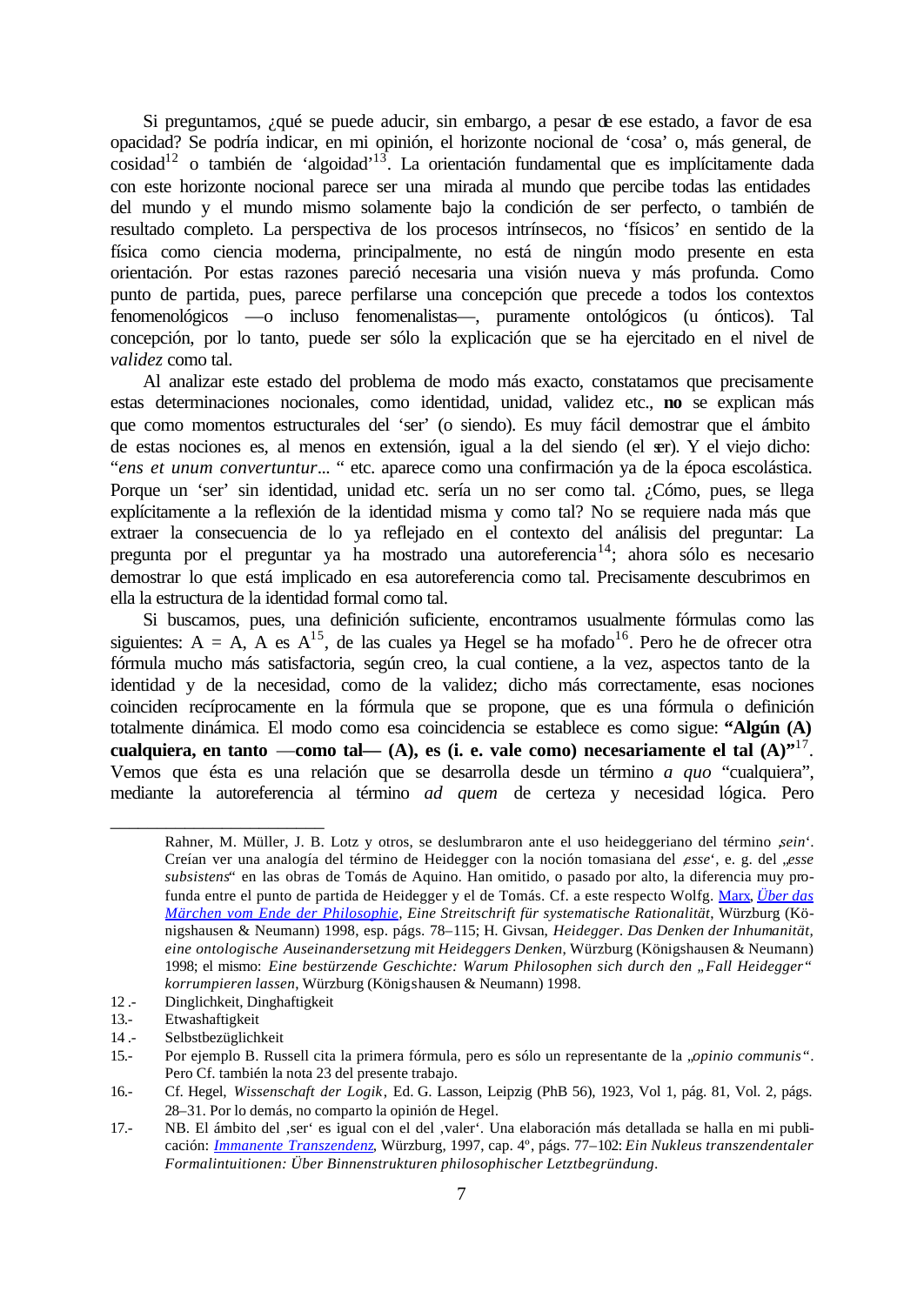precisamente el todo de esa relación se establece, a la vez, en su validez, es decir, en un momento uno e idéntico de ella es inmediatamente conocida como válida. Y ese conocimiento se da tan solo si la totalidad del acto mismo 'cognoscente', o del ejercicio del conocer, llega de ser 'completado' (o 'perfeccionado').

Ofreceré un esbozo de la pareja negativa de esa definición. Ya Aristóteles, como es sabido, establece en su *Metafísica* la definición de la imposibilidad de la contradicción ejecutada: "Es imposible que algún A respecto a tal A mismo pueda ser a la vez (tal) A y no (tal) A"<sup>18</sup>. Como se ve fácilmente la intención de la definición afirmativa y de la negativa es estrictamente idéntica. (Y la noción de esta identidad misma es la consecuencia de la intencionalidad que es común a ambas definiciones).

El resultado de ese conocimiento es, en el nivel de una lógica de orden, absolutamente primero, esto es, se ha establecido, a la vez con esta coincidencia, una reciprocación .—es decir una reciprocidad *in fieri*— la cual funciona como el término *a quo* del acto de coincidir por parte de los aspectos de ser idéntico, único, necesario, válido y de totalidad; de los cuales el estado completo no es otro que esa coincidencia misma. Pero, según otra perspectiva tenemos en esta fórmula, a la vez, el inicio principial de una lógica de validez, la cual es una lógica estrictamente filosófica aunque a la vez formal. La piedra angular es el aspecto, o momento, lógicamente *modal*, esto es, la disciplina que normalmente se establece después de las otras disciplinas lógicas, como la lógica de enunciados o de predicados. Pero aquí el aspecto modal funciona fundamentalmente como el aspecto primario.

Creo que las consecuencias son muy importantes tanto para el orden teórico como también para el práctico, tanto metafísico (por así decirlo) como ético. Consideremos esto con mayor exactitud. Nos aproximamos al problema, en un primer paso, fenomenológicamente. - El próximo será una reflexión, en sentido estricto, sobre la validez. En una *primera* aproximación, la proposición "Algún A..." etc. se ejercita en tres fases: la primera comienza con un término que refiere una posibilidad universal o, mejor dicho, una 'cualquieridad' universal. En el ámbito de este término nada parece que sea fijado, todo es posible, sea positiva-, sea negativamente, sea de modo afirmativo sea de modo negativo. Así, por ejemplo, no está excluida la duda universal, sea ésta metodológica sea respecto al contenido. Sin embargo, el ejercicio de la proposición exige una consecuencia. - Por eso, el *segundo* pasaje contiene el punto más central y fundamental: la *reflexividad funcional* de la primera parte en el giro: "en tanto... (*insofern*...)", con la continuación: "... como tal...". Este "en tanto" significa, en la forma de esa reflexividad, nada menos que la *autoreferencia primera* de todo nuestro pensar y reconocer. Porque de repente aparece un aspecto absolutamente nuevo, que la 'cualquieridad' inmediatamente elimina del todo y, a la vez, establece inevitablemente el inicio de una estructura, la cual, en virtud del paso siguiente —el cual funciona como una ilación—, termina todo el proceso: Este *tercer* paso es sólo la explicación de todo lo que ha sido ejecutado hasta ahora, es la evidencia operativa de la *necesidad* más principial, es decir, de la inevitabilidad absoluta. Por eso, en el ejercicio del contenido de esa proposición acontecen a la vez varios ejercicios. Primero, al ser aceptada la posibilidad más ilimitada se ha transformado a su extremo contrario. La dimensión o la perspectiva lógica de la posibilidad ha transformado, también, a su extremo contrario. Y, a la vez, se abre una perspectiva totalmente nueva, en tanto ya no es de ninguna importancia el aspecto de algunas

<sup>18.-</sup> Met. III, 3, 1005 b 18–23, y también 4, 1007 b 19 ss. En suma, si se lee los textos específicos de Aristóteles en su *Metafísica*, i. e. III, cap. 4, con sorpresa se constata que ha desarrollado los argumentos esenciales contra el escepticismo, válidos hasta hoy, hace aproximadamente 2400 años.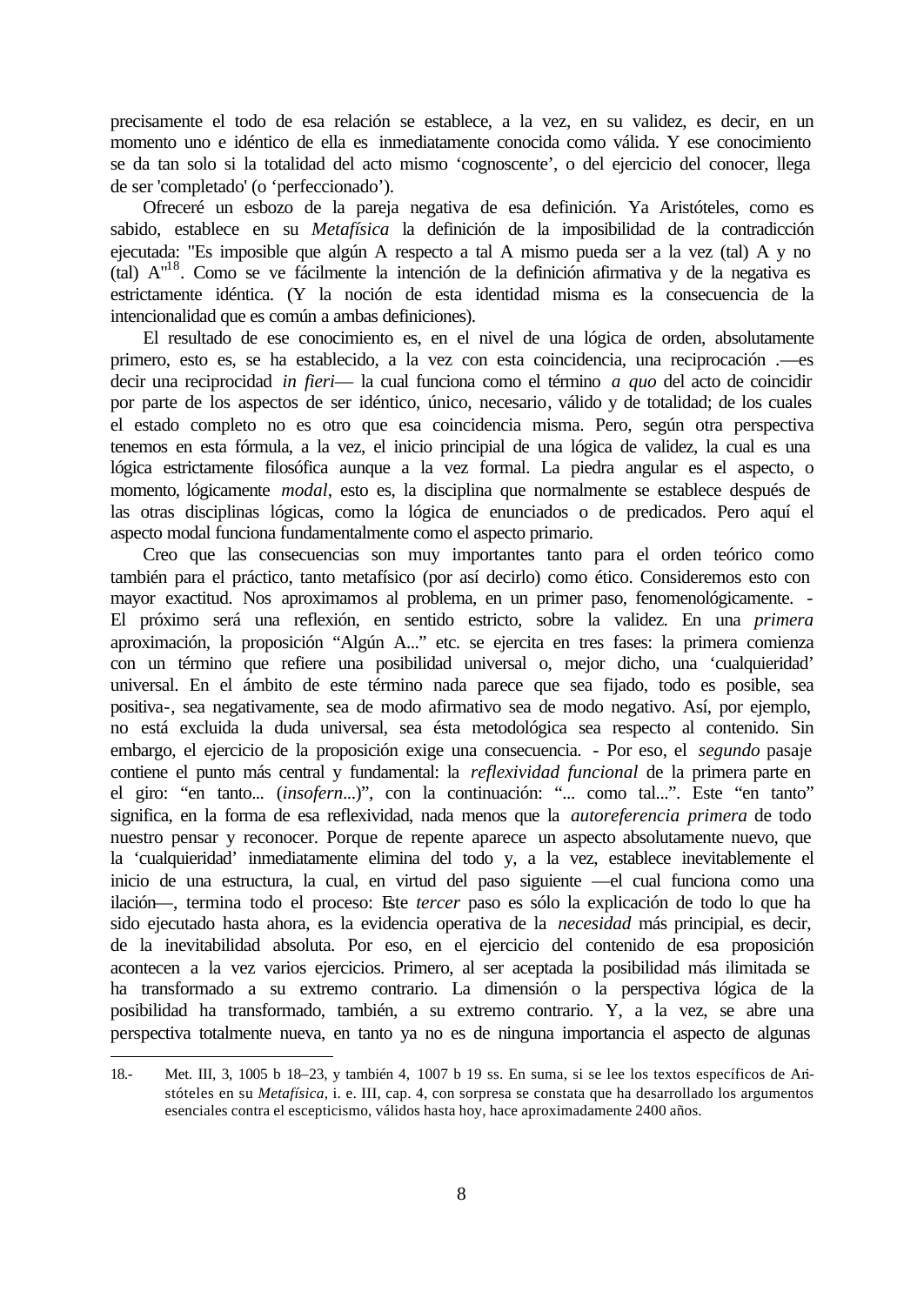cosas, objetos determinados etc.; más bien la única determinante funcional del fin de este ejercicio es la 'validez', la validez de todo el contenido que es enunciado por esa proposición.

Si abarcamos con la vista el todo como ejercido, podemos verificar dos trayectorias. Una trayectoria es de forma lineal y se desarrolla por las tres fases hasta el fin de la evidencia completa; y esa evidencia misma no es de ningún modo extranjera. La otra trayectoria refleja el todo ejercido, confirma la inquebrantabilidad de la agudeza constitucional que se ha establecido como el conocimiento del todo mismo (de esta proposición) en su validez.

Con eso hemos entrado en la reflexión de la validez en sentido estricto. Esto puede ser mejor explicado al considerar la objeción muy familiar que dice: "Todo lo antes explicado, concedido, sin embargo, la autoreferencia que se ha reclamado en la argumentación anterior esencialmente no es completa y no puede ser cierta de ninguna manera. Esto porque la autoreferencia completa necesariamente debe incluir el origen de esta reflexión como total. Pero esto es imposible, porque esa reflexión misma demuestra siempre, en tanto es de un sujeto reflexionando, que exactamente esa parte (por así decirlo) del sujeto en donde esa reflexión misma tiene su origen, nunca puede ser comprendida como los actos terminados con cualquiera de sus contenidos específicos<sup>"19</sup>. El punto decisivo de la réplica obliga a demostrar el momento de validez como tal en su función argumentativa. Primero, la pretensión de que es necesario, para esta argumentación, establecer una comprehensión exhaustiva de los contenidos de lo pensando, y esto especialmente respecto al origen *genético* de ese conocimiento, esta pretensión, no ha sido, de ningún modo, el propósito de esta reflexión. Y, en verdad, cumplir esa intención es imposible. Pero éste no es, en suma, el punto decisivo. Este consiste, más bien, en el conocimiento de que el contenido de esta proposición, en el estado final de 'haber ejercido' la intención misma, es la totalidad de evidencia de validez (de ese contenido) como tal: *Que* [en latín: *quod*..., en alemán: *Daß* (!)...] el contenido " ... en tanto... " etc. " ... *es* (*vale* como...) necesariamente...": exactamente ese, y no otro, es el punto angular. Pero la validez de ese conocimiento, en verdad, es de carácter holístico, aunque el núcleo principal simplemente es algo que la evidencia debe conducir hacia la modalidad y hacia nada más.

Pero se ve que aquí queda establecida una noción, una concepción de identidad, que es fundamentalmente diferente de la que fue establecida en el contexto del empirismo o también del spinozismo. Y así hemos alcanzado de nuevo un aspecto ya antes enunciado: de hecho se realiza una *coincidencia* tanto de identidad como de evidencia (operativa), tanto de validez como de necesidad proporcional. Esta coincidencia se constituye (por así decirlo) desde dentro, esto es, esos aspectos nocionales de validez recíproca e interdependiente de estos aspectos constitucionales, funcionan como una co-relacionalidad originaria, o como una 'relación (co-) relacional'. Por eso, dicho en pocas palabras, aquí se tiene, en realidad, el punto de partida absoluto para establecer el orden universal de todo nuestro pensamiento. Y esta lógica se llama '*lógica de validez'*. Las consecuencias, tanto para el orden teórico como para el orden práctico-moral, han de ser distintas.

Queda todavía por determinar más precisamente en qué sentido ese conocimiento se puede llamar *absoluto*. Evidentemente esta noción no se puede pensar en términos estrictamente ontológicos. Lo que se intenta, más bien, es la perspectiva gnosceológica, esto es, ese principio de una certeza infranqueable funciona como el punto angular ineludible para la totalidad del pensar como tal. Evidentemente esta certeza coincide inmediatamente con la validez proporcional, es decir, con la evidencia operativa ya antes mencionada.

<sup>19.-</sup> Esta argumentación parece asemejarse a la que se ha aplicado en la matemática de los números infinitos numerables. Siempre queda un resto que no se puede abarcar. A proposito, ya Schelling ha hecho esa observación en uno de sus primeros escritos. Esta objeción ha sido repetida hasta hoy con frecuencia.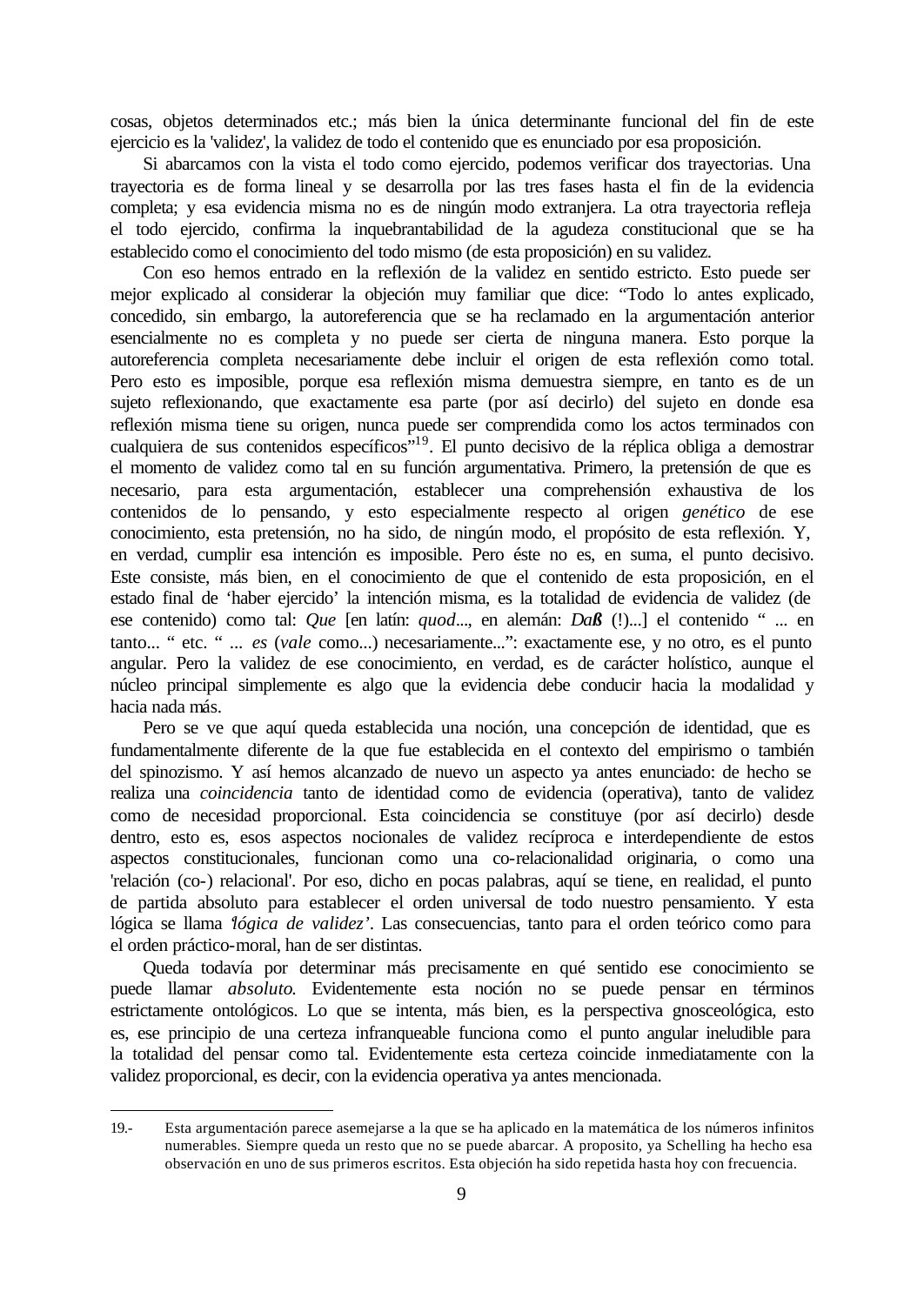### <span id="page-9-0"></span>**III. Breve sumario del orden de derivación en lógicas distintas**

Para explicar los próximos pasos de la transición hacia la perspectiva mencionada, es necesario, por último, exponer ciertos aspectos sobre los cuales se desarrollarán los principios que siguen a continuación. En esta parte seré más conciso<sup>20</sup>. En particular se tratará de la transición del orden fundamental y proporcionalmente formal al orden en un nivel sistemático que es de un nivel más materialmente objetivo.

**(I)** Los aspectos fundamentales, i. e. constitucionales, de la lógica de validez **primaria** sobre el aspecto formalmente modal —que es sistemáticamente fundamental como se recordará— se pueden resumir en las tres proposiciones siguientes:

(**1.**1) El **principio de la necesidad** de un principio primario como tal, lo cual es absolutamente necesario tanto formalmente como respecto de la determinación de una validez.

(1.2) A la vez es válido el **principio de la identidad** tanto formal como absolutamente.

(**2**.1) Inmediatamente conexo, porque se deriva por una ilación inmediata, es el segundo principio, el **principio que excluye un otro**, o un **segundo,** como tal.

(2.2) Considerado más materialmente, lo anterior es equivalente con el **principio de la**  exclusión del absurdo formal como tal, es decir de todas las vías de contradicción<sup>21</sup>.

(**3**) Además, de las últimas proposiciones se sigue un tercer **principio**, cual es **la posibilidad de un otro, o segundo,** en un **aspecto** modificado, respec-tivamente **diverso**.

Consecuentemente, el carácter de las nociones, tanto de la identidad y de la certeza, como de la formalidad, parece también co-modificado. En este lugar es conveniente recapitular o, más bien, explicar la derivación del tercer principio. El orden de las ideas se desglosa como sigue: El principio nombrado en primer lugar —"A, en tanto A, necesariamente A"— ha de ser explicado, según el orden o según la validez, como una **relación** estructuralmente **subsistente**. Esto no obstante que ya vimos que en esa 'relación' misma se incluía inmediatamente un momento de 'algo' en sentido generalísimo. Este momento funciona, como vimos también, como una *conditio sine qua non*, pero como una condición, mientras que la relación, es decir como principio estructural de su validez, funciona como una razón en sentido muy estricto. La diferencia es, como es sabido convencionalmente, que la condición funciona como una causa pero a) de tal modo que lo causado todavía está en una relación activa con su causa y b) esa causa misma tiene también una relación proporcional con su resultado, mientras que la razón, en sentido estricto, designa una causa que de ningún modo depende de su resultado en su función como causa misma $^{22}$ . Si se pregunta por el carácter de la aprioridad, la respuesta debe ser la siguiente: precisamente esta relación como subsistente funciona no de otro modo que como la identidad ejercida misma, no es sino esa necesidad

<sup>20.-</sup> Para una explicación más detallada cf. mis libros ya mencionados anterioramente: *Philosophisch ^ -logische Abhandlung*, especialmente cap. V: *Der Übergang zur logischen Pluralität*, págs 42–56, y en, *[Allgemeine Strukturologie](http://phaidon.philo.at/asp/hholz2.htm#allgstruk)*, I semi-vol. I – III, cap. 19, pág. 65, y cap. VII, págs. 125–145.

<sup>21.-</sup> No hace falta indicar que aquí no se trata de la noción existencial del absurdo, como, por ejemplo, la expuesta por J. P. Sartre y otros.

<sup>22.-</sup> La distinción tiene una dilatada tradición, sin embargo, no podría verificar los orígenes de los términos lógico-técnicos. Se puede suponer que ya Aristóteles los ha utilizado. Cf. además e. g. F. Mauthner, *Wörterbuch der Philosophie* (1910/11), reimpr. Zürich (Diogenes) 1980, Vol. I, págs. 92-97; J. M. Bochenski, *Formale Logik* (Orbis Academicus, Vol. III, 2), Freiburg i. Br. (Herder) 2. Ed., 1962, págs. 134, 157 s., 219 s., 252.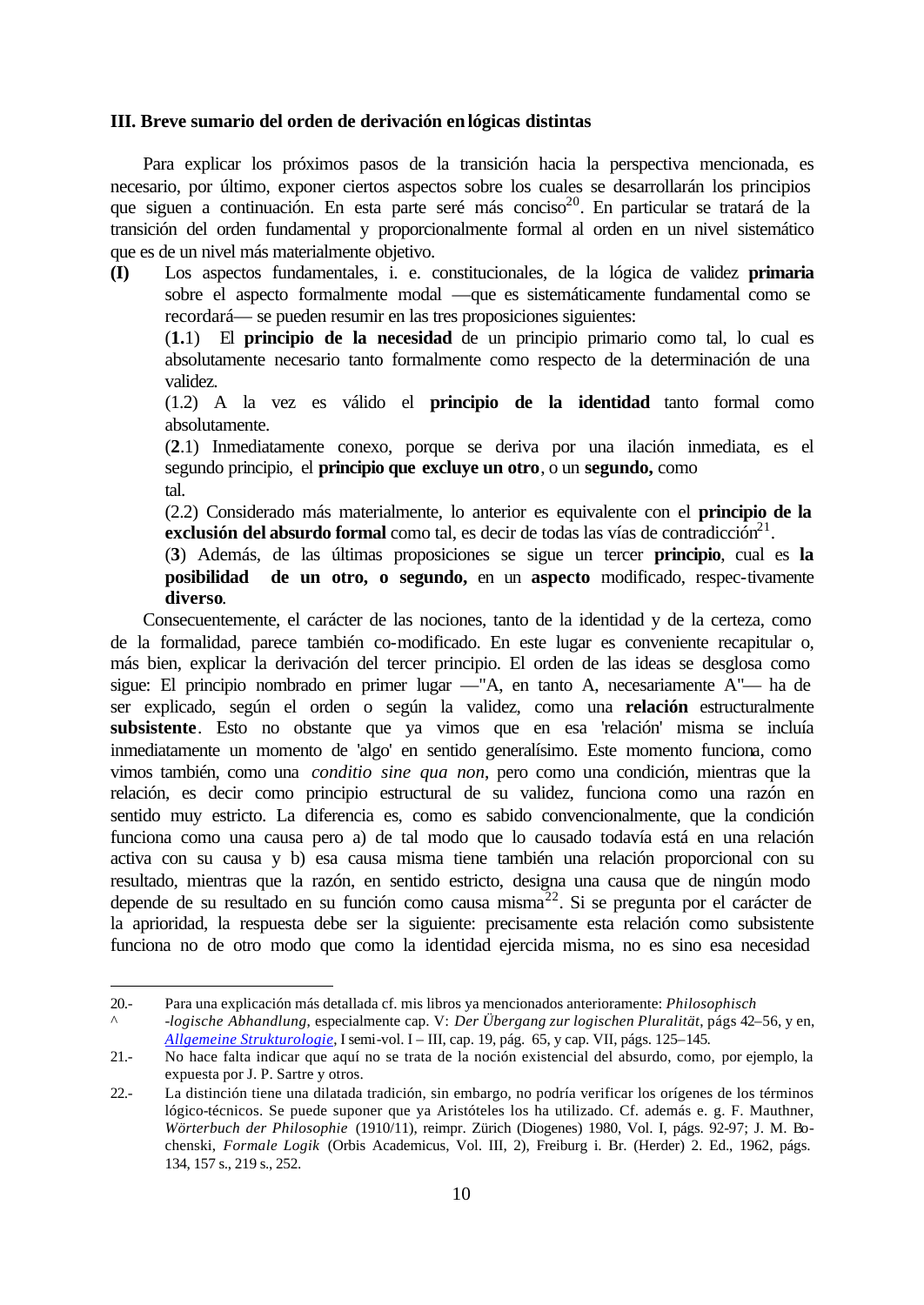como ejerciéndose, es decir, en su "llegando a ser necesariamente". Pero el aspecto único constitucional es aquello de lo que se origina la validez como tal, y absolutamente nada más. Con otras palabras, el atributo fundamental es el principio *in fieri* que funciona, a la vez, como el inicio y el fin del todo. Este contexto puede legítimamente designar la **aprioridad**. Por eso se puede decir, por consiguiente, que el todo mismo de esa relación y de su 'algo' funciona como una *polaridad intrínseca*. Esto es, los términos se constituyeron (cuasi-) 'temporalmente' al principio, pero se constituyeron posteriormente respecto a la relación misma de la validez como tal. Esta relación sólo ha originado el todo como evidencia válida en el fin, el cual es ejercido por la relación misma. Pero en este sentido se puede designar el momento de ese 'algo' como un componente funcional "*sensû materiali*". Además es irrenunciable, porque sin este momento toda la relación respectiva carecería del fundamento de un valor real, es decir, no valdría 'en verdad'.

Todo el discurso, sin embargo, se muestra como la explicitación de un método bien conocido en la filosofía clásica, es decir, el método **transcendental**. Este método se puede caracterizar, en nuestro contexto, como la reflexión respecto de las presuposiciones, las cuales funcionan como razones de la posibilidad interna, i. e., del modo de autorelación de esa forma, razones que son, *a la vez*, (también) determinadas desde otro, es decir, no son (también) autoreferidas.

Pues, para la derivación del otro orden de la lógica de validez, el momento mencionado aparece en su función como un cuasi-material de la máxima importancia. Es decir, nuestra atención, o más correctamente dicho, nuestra intencionalidad, fija ahora este momento como central. Esto significa inmediatamente también la modificación de todo el contexto respecto a nuestro tema. Si, pues, restringimos nuestra atención a este 'algo' en general, entonces *ya hemos* llegado a nuestro nuevo foco. Más bien, hemos llegado en tanto este foco —es decir, el de nuestra atención intencional— se concentra en este momento, o aspecto, de 'algo' en general, aun cuando la perspectiva generalísima y también formalísima de este aspecto ya ha desaparecido. Este 'algo', en su generalidad, no tiene la universalidad de la formalidad del principio primario en tanto ejercido, siendo sustituido por uno nuevo. Esto permite la concepción de ese algo mismo, en su 'algoidad', como general, en tanto que esa concepción sea posible en su categoría, es decir como *plures* o 'muchos algos' como tales. De este modo surge por primera vez la **pluralidad** como tal, es decir, en el contexto inmediato de la noción de 'algo' como principio.

La consecuencia inmediata es que la estructura correspondiente se aplica a la noción y al contexto de la identidad misma. Inmediatamente vemos que la identidad se ha vuelto plural, es decir, la identidad de muchos (*plures*) conduce a una disipación de esa identidad misma; resultan muchas identidades, si bien de un nivel secundario. Porque, además, la determinación fundamental de la noción nueva de algo fue 'ser cualquiera', su 'cualquieridad'; respecto a esto se ha de decir lo siguiente: el ámbito de esa nueva pluralidad debe ser infinito —al menos extremadamente indefinido— , sea en sentido cuantitativo, sea cualitativo.

En virtud de este análisis, me parece, hemos alcanzado otro nivel, i. e. el **segundo** nivel de la lógica de validez en general. Y nuevamente podemos constatar una correspondencia con la estructura formal. Esta se articula también en un contexto de tres principios, pero ahora en el segundo nivel al que hemos llegado. Y se puede definir del modo siguiente:

**(II)** La lógica de validez en el segundo nivel:

La lógica de validez de segundo orden se articula a partir de tres aspectos lógicamente constitucionales, los cuales pueden formarse de la siguiente manera:

(1.1) El **principio del ser dado** —no-contradictoriamente— de un **segundo** como tal que es también estrictamente universal.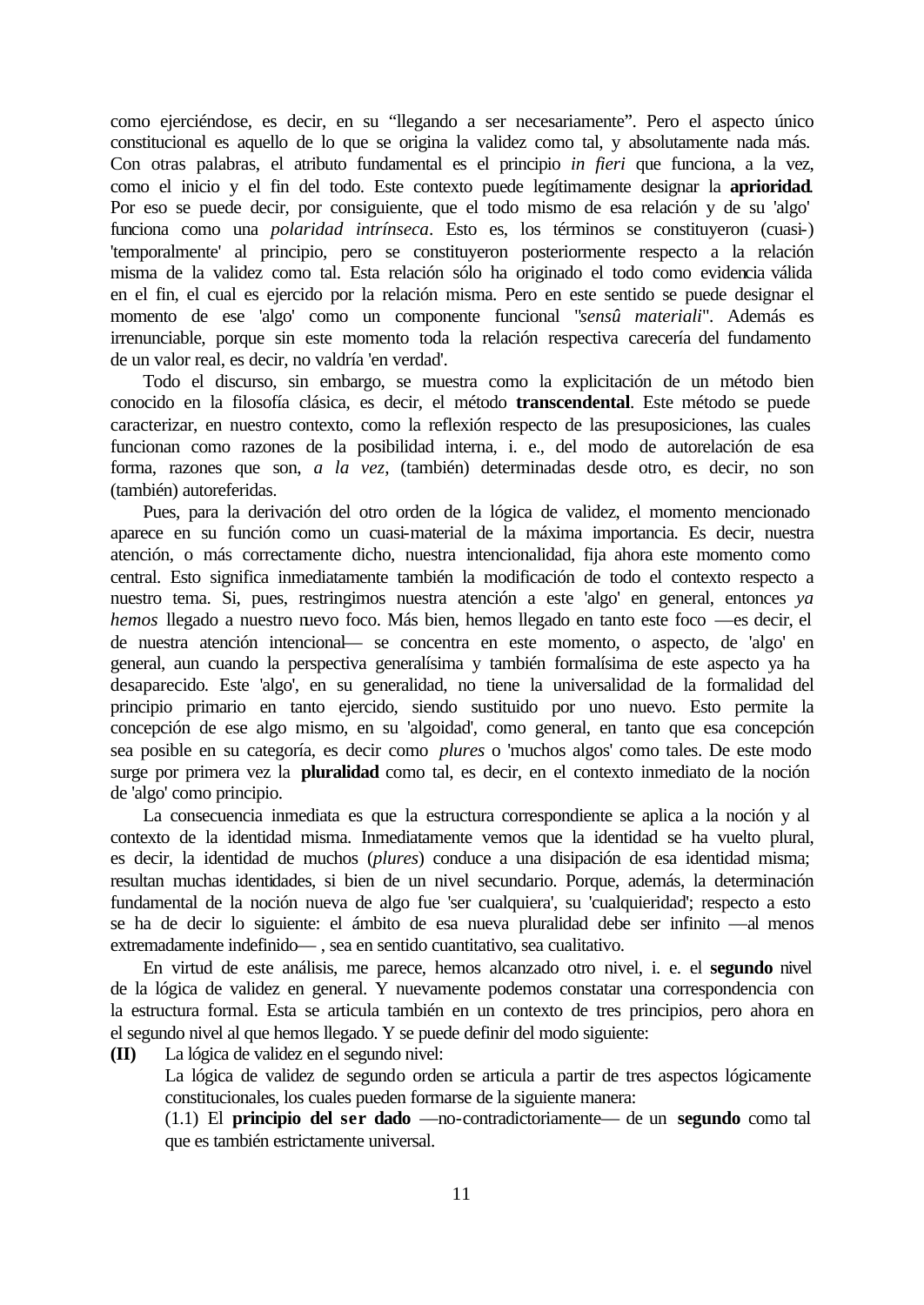Eso "dado" es principalmente la 'cosidad' o 'algoidad' antes mencionada como nocontradictoria. Con otros términos:

(1.2) Por esto es constituido el orden de **consistencia de alguna cosa**, cualquiera que sea. Evidentemente, se trata de la consistencia intrínseca incluida en la noción misma de la 'cosidad' o 'algoidad'. Pero se ha atenuado la necesidad de que cada uno sea tal 'algo', cada uno tal 'cosa'.

(1.3) Es decir, en tanto estas cosas u objetos, en general, se desarrollan como alternativas entre sí, si bien estas son necesarias, o uno u otro, son intercambiables, con lo cual *por primera vez* **la contingencia** es establecida como tal.

(**2**) Se sigue de esto el **principio** sistemáticamente correspondiente, el famoso principio **de tercero excluido**. Mientras que, según el primer principio del nivel primario de la lógica de validez, el criterio respectivo fue el aspecto generalísimo de ser (lógicamente) no-absurdo. Ahora el criterio correspondiente en segundo lugar es la conformidad de la consistencia. Ésta funciona como un aspecto formal respecto a los **contenidos** más concretos de la "cosidad", es decir, se refiere al modo como están (o se conducen) las cosas como tal entre sí mismas. Este modo abre un esquema de la conformidad o, también, de la no-conformidad de un **juicio** que se puede mostrar con el siguiente esquema:

(a.a) Ser, estar, conducirse, como tal: respecto a un entendimiento  $\cong$  verdadero: V<sup>+</sup> (afirm.)

(a.b) No ser, no estar, no conducirse, como tal: respecto a un entendimiento  $\cong$ verdadero: V<sub>-</sub> (negat.). Y es válido

(b.a) Ser, estar, conducirse: no como tal: respecto a un entendimiento  $\equiv$  falso:  $F^+$ (afirm.)

(b.b) No ser, no estar, no conducirse: no como tal: respecto a un entendimiento  $\equiv$  falso: F- (negat.).

(**3**) El próximo paso consiste en derivar el **principio de la posibilidad de un tercero** en un aspecto **modificado**.

Y, otra vez, consecuentemente, el carácter de las nociones tanto de la consistencia y de la no-contradicción, como de la necesidad correspondiente se comodificarán nuevamente

Esto significa que la concordancia o la conformidad sistemática del nivel anterior otra vez modificado se restringirá a sí mismo, a saber, el carácter de ser totalmente determinado sería atenuado nuevamente.

Además, esbocemos, pues, en un resumen, cómo tiene lugar la transición del segundo nivel al tercer nivel mediante una derivación estructuralmente análoga, o mejor dicho, correspondiente, a la de la transición del primer nivel al segundo. La noción decisiva era la noción de *determinicidad*<sup>23</sup> completa o exhaustiva. En su función de mediación esa *determinicidad* correspondía analógicamente a la de 'algoidad' de la primera transición o derivación. La noción, pues, de esa *determinicidad* se demostrará como un medio para la siguiente derivación, en tanto contiene el momento de la determinabilidad, la cual llega a ser continuamente, especificándose más y más en la dirección de una pluralidad más idónea para el mundo concreto, es decir, parece un aspecto nuevo de la misma posibilidad. Por eso, en el orden, o nivel, anterior, el ámbito de las relaciones lógicas fue completo, en tanto todas y cada una de estas relaciones fue exclusivamente o verdadera o falsa. Como trasfondo del principio de ser no-contradictorio, la 'proporcionalidad' de ser contrario —verdadero o falso— era exhaustiva; no se permitía un tercero.

<sup>23 .-</sup> no: *Bestimmung*, sino: *Bestimmtheit*: 〈determinicidad 〉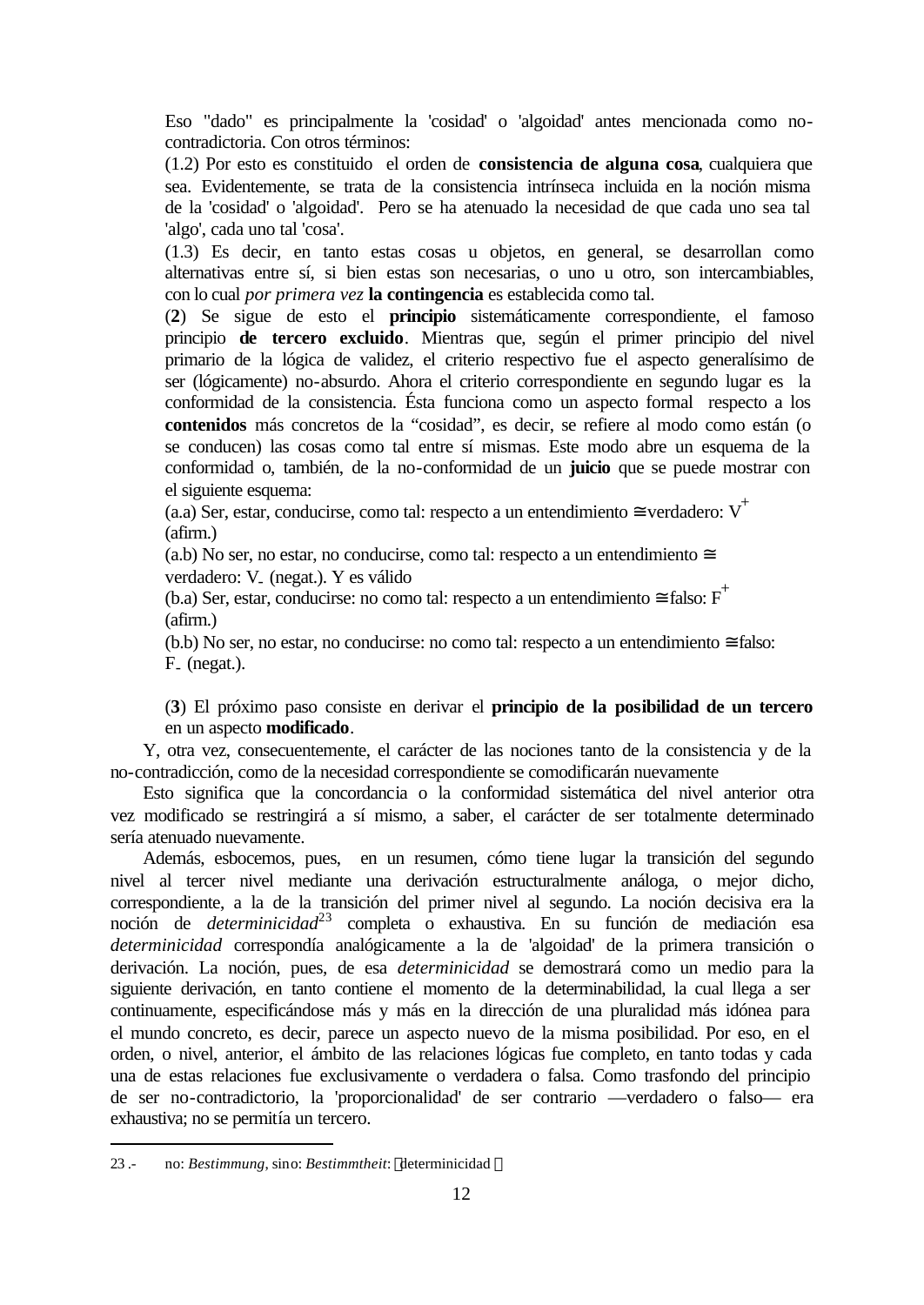Pero justamente ahora la noción misma de 'ser determinable' ha de ser movida de nuevo al centro de nuestra atención. Por eso se origina un nuevo foco. Con-secuentemente la contrariedad de verdadero y falso ya no es considerada como com-pleta, sino que se ha extendido a un tercer momento, o aspecto. Consideremos, pues, más precisamente esto. Este aspecto adicional a las determinaciones anteriores de verdadero y falso puede ser determinado solamente como no siendo ni el uno ni el otro, sino la negación de ambos. Sin embargo, esta negación no es en todo aspecto universal, sino que es determinada, es decir es determinada respecto al ámbito de objetualidad $^{24}$  y especialmente respecto a las posibilidades en ella incluidas. Todavía se puede explicar esta nueva funcionalidad en el reino de estas posibilidades de otra manera. Si consideramos la temporalidad en un cierto ámbito, los entes son siempre futuros, y quizás nunca sean reales, consecuentemente no son tampoco nunca suficientemente determinados, como ocurre con todo lo que está bajo la condición de "quizás". Y, consecuentemente, nosotros podemos decir que solamente un evento futuro como tal sería o bien *real* o bien *no real* o bien, de modo muy minucioso, *no no-real*. En tér-minos de una lógica de predicados eso mostraría, por ejemplo, una triplicidad de pre-dicados posibles:

| <b>Verdadero</b> | - V |
|------------------|-----|
| Falso            | - F |
| Indeterminado    | - J |

Resumamos, pues, todas las reflexiones últimas. El resultado es por consiguiente:

**(III)** La lógica de validez de tercer orden contiene tres principios formales más, es decir:

(**1**) El **principio que permite pensar** —no-contradictoriamente— **un tercero** como tal.

Es decir es una principialidad **de lo posible** como tal. Esta posibilidad debe ser entendida correctamente: Esto tercero es un *horizonte*, no es esta o aquella cosa. Pero, aunque sea un horizonte, lo es para opciones alternativas plurales. Por lo tanto, de nuevo, también la noción de posibilidad como tal ha sido modificada a partir de la disyunción anterior. Aquí se abre una región lógica de muchas perspectivas, cada una de estas perspectivas contiene muchos contextos suficientemente determinados como para juzgar esas posibilidades.

(**2**) El **principio del cuarto excluido**. Este cuarto sería algún "posible" que fuera incompatible consigo mismo. Pero hay que precisar: tales estructuras son nociones quiméricas, es decir, nociones cuyos componentes serían disparatados.

(**3**) El **principio de la posibilidad** de un **cuarto,** pero bajo un aspecto **modificado** o diverso. No obstante, por otra parte, tal es la perspectiva de una fantasía ilimitada que es de no poca importancia, en particular para la literatura y las bellas artes.

**Notabene**: En un sentido estrictamente lógico, no parece nunca previsible un fin para tales derivaciones. Sin embargo, eso sería construir algo así como un esquema formalístico, y nada más. Tal vez, una lógica de validez de un cuarto nivel, con —por ejemplo— un quinto excluido etc. podría ser formalísticamente del todo pensable. Quizás el término extremo que reflejaría esto sería, en ese contexto, la noción de inconsistencia o absurdidad lógica, en tanto las estructuras internas de las posibilidades estrictamente lógicas se aproximan continuamente a un límite que formalmente, en sus distinciones intrínsecas, llega a ser cada vez más abierto. Por eso la misma distinguibilidad tampoco puede durar.

<sup>24 .-</sup> *Gegenständlichkeit*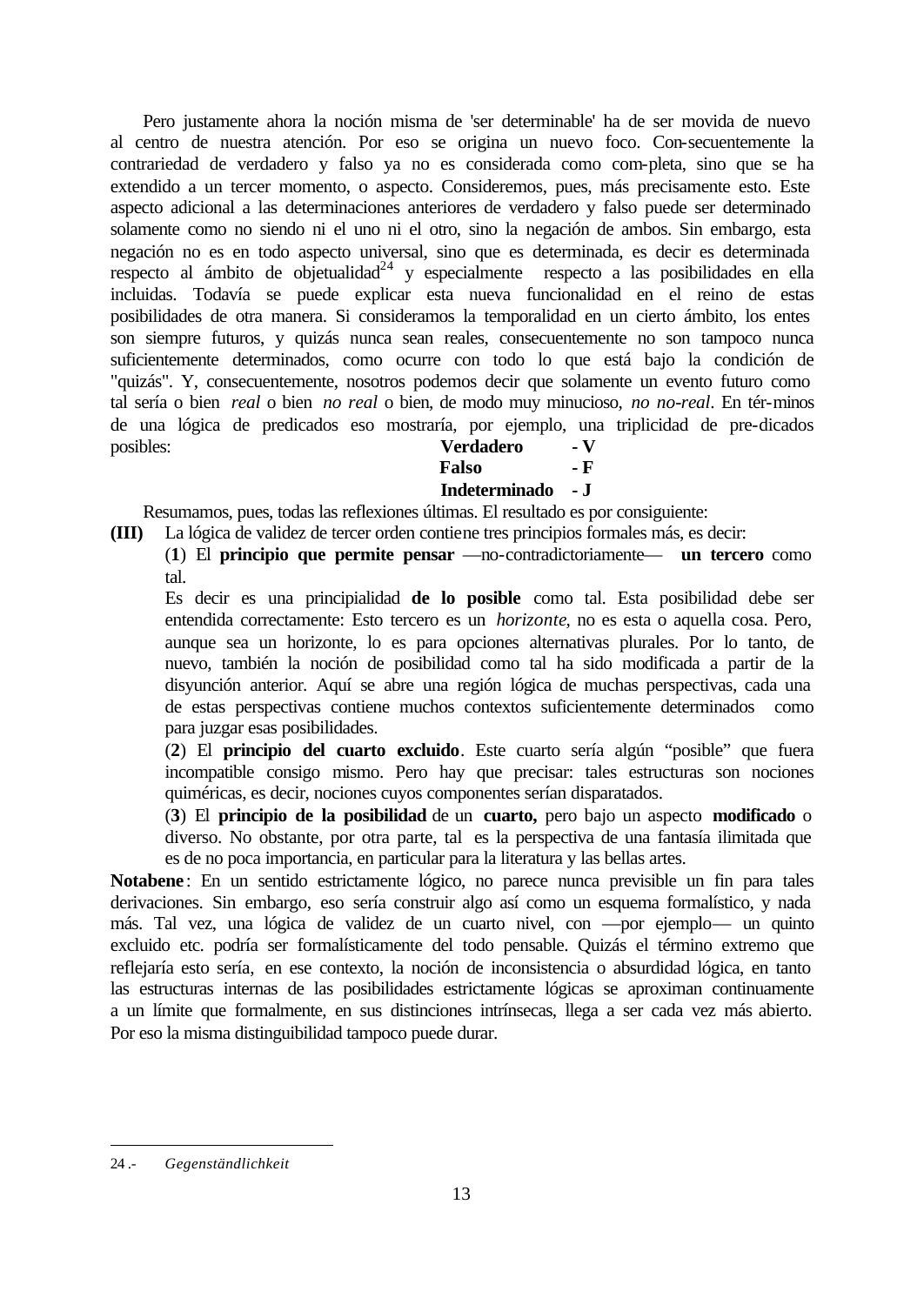### <span id="page-13-0"></span>**IV. Reflexiones adicionales a la derivación de diversos órdenes lógicos**

Sin embargo, parece también posible otro aspecto. Porque ya en el contexto del nivel o del orden de la lógica bivalente —y si fue pensable allí sin contradicción, entonces *a fortiori* debe serlo en el tercer nivel— son también posibles algunos sistemas más restringidos. Porque no existe ninguna objeción para tratar todo esquema o todo sistema de manera más restringida, según el modelo de la noción del 'algo' antes mencionado, es decir, como 'algoidad'. Esto quiere decir lo siguiente: parecen pensables no sólo cosas singulares y sus predicaciones, sino también contextos complejos de ellas y de esas predicaciones. La consecuencia es que son posibles sistemas lógicos, más restringidos en este aspecto, donde también pueden funcionar lógicas con más de dos valores de verdad. Y para tales contextos sistemáticos restringidos valen también las reglas del grado siguiente derivadas de la lógica de validez. Y aquí parece posible el siguiente esquema (siempre presuponiendo que es excluida la alternativa):

- Juicio A es verdadero (V):
- o Juicio B es verdadero (V):
- o Juicio C es verdadero (V).

Consecuentemente, parece pensable:

l

si  $A = V$ , entonces B y C = F, y

si B = V, entonces A y C = F, y

si C = V, entonces A y B = F, ... etc.

Si el primer término es falso, se sigue análogamente (si  $A = F$ , ... etc.). Esto significaría el esquema una lógica tri- o poli-valente.

Además, existen evidentemente aún otras combinaciones. Así es posible que:

Si "A = V", entonces "B = F", y "C = V" (o bien),

"B = V", entonces "A = F", y "C = V" (o bien),

"C = V", entonces "A = F", y "B = V",

o también es posible que en lugar de último 'V' funciona también el componente lógico indeterminado (J). Y en ese caso se lo tratará análogamente, pero con otros valores veritativos.

El ámbito de los objetos respectivos, pues, como ya se ha dicho, el ámbito de cosas *plures*, es esencialmente más concreto. En contraste con estos modos, los de una lógica de validez de tercer orden o nivel pueden ser ejemplificados como sigue:

a) El primer ejemplo famoso es de Platón en su diálogo *El Sofista*. Allí la noción buscada del sofista se ha alcanzado mediante un procedimiento de análisis bivalente, cuya serie permite finalmente detener el malhechor<sup>25</sup>. Por eso se puede constatar que existe un modo lógicamente bivalente, cuya serie se ordena como una jerarquía o pirámide que se consigue analizando tanto las nociones como las conclusiones que se siguen a partir de éstas. El termino lógico técnico griego es "*diairesis*". Lo peculiar de ese contexto es que por una serie jerárquicamente escalonada de silogismos (ya mencionados) es abolido el semblante de una lógica polivalente en favor de una pirámide de bivalencia exclusiva.

b) Otro ejemplo es la lógica, bien conocida, de la probabilidad, la cual se extiende entre cero (0) y uno (1). Los casos válidos posibles son aquí —entre 1 y 0— de 'uno' hacia n  $\rightarrow \infty$ , es decir literalmente innumerables $^{26}$ . Pero aquí esto no puede ser analizado mayormente.

<sup>25.-</sup> Cf. en el diálogo la primera vuelta, ca. 3 - 12, 218 b 5 - 224 e 5, y la segunda en caps. 44 - 52, 259 d 9 - 268 d 5.

<sup>26.-</sup> Como es bien sabido uno del primeros lógicos que ha fundado esta lógica, junto a otros, fue J. £ukasiewicz.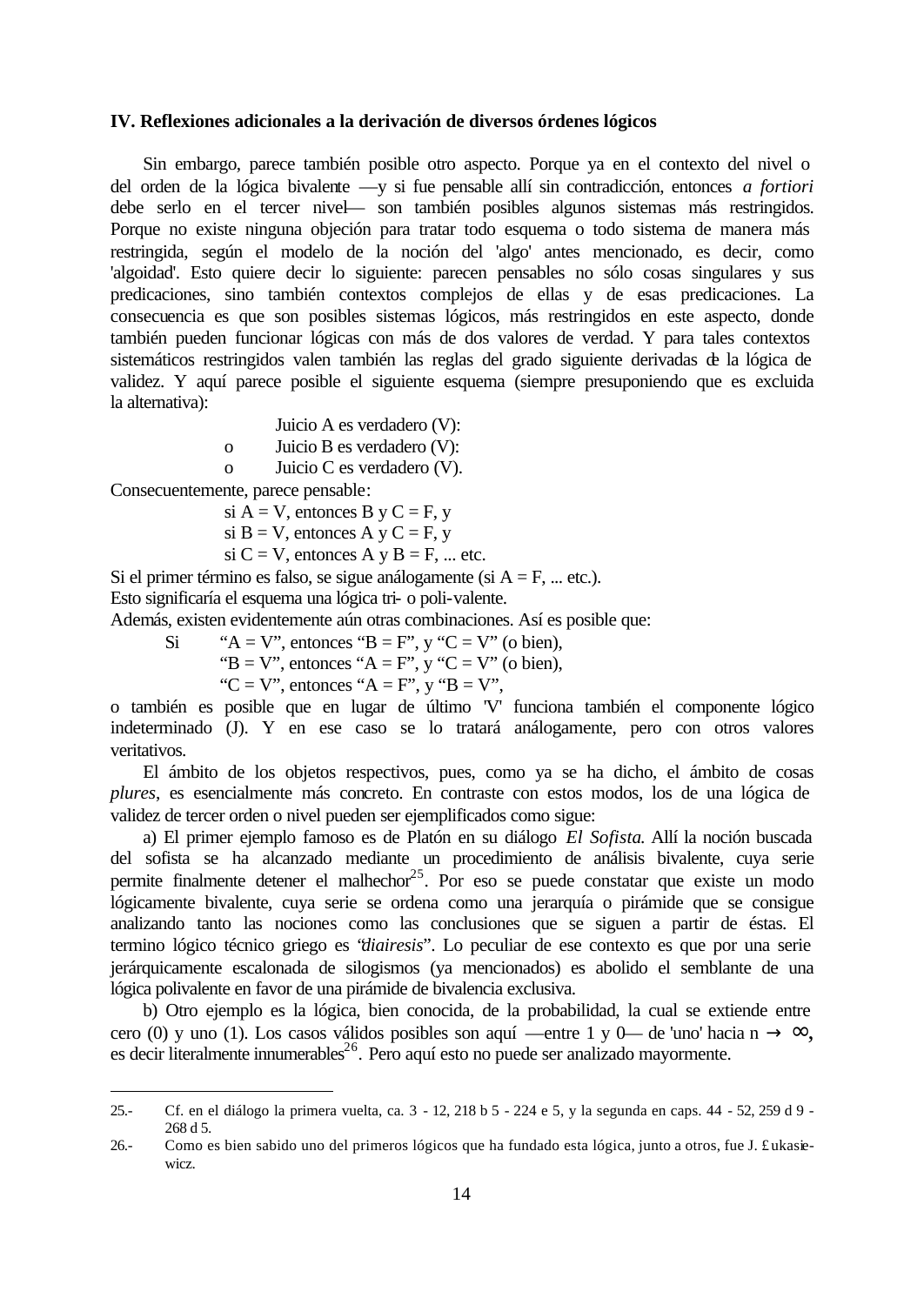c) Un ejemplo aún mejor para nuestro propósito, en tanto concierne a una lógica estrictamente trivalente, es el ejemplo de la batalla naval ya tratado por Aristóteles<sup>27</sup>. Por una *parte*, el problema no parece tan profundo si es que se lo ve epistémicamente. Entonces, sobre la presuposición de la contingencia de todo contexto, se abre la vía a la lógica trivalente, en tanto lo ahora juzgando es: o el hecho será, o no será, o es incierto. La dificultad, *por otra parte*, es más profunda si se interpreta en el aspecto óntico. Las condiciones de posibilidad como tal de la cosa problemática misma son, en realidad, confusas. Para el punto temporal estrictamente presente el evento contingentemente futuro puede ser pensado como una constelación preparatoria que es tan compleja y, por eso, estructuralmente tan confusa que se puede legítimamente decir: Eso o será, o no será, pero ambos posibilidades son *igualmente* (!) contingentes, es decir, no necesarias. Por eso, respecto al estado de las condiciones presentes, el juicio siguiente es completamente legítimo: Ello será, o bien no será, o bien es —en sí mismo— indeterminado; lo último no es ni verdadero ni falso, pero **tiene** una relevancia como tal, con respecto a la realidad de esa cosa *in fieri* misma<sup>28</sup>.

Sin embargo debemos distinguir: *Por un lado*, vemos las lógicas bien conocidas tri- o polivalentes según el número del modo de la predicabilidad: M é p v q v r (v s v... etc.). Ya en nuestra vida cotidiana utilizamos tales modos, en particular en contextos más o menos triviales y, en todo caso, vagos<sup>29</sup>. En este marco con el número creciente de las decisiones posibles también se diluye en cierto modo, recíprocamente, el grado correspondiente de posibilidad. Pero el que se diluya es consecuencia de tal aumento. No obstante, aquí se trata de la noción de posibilidad en su carácter inmediatamente formal como tal, que, con el nivel creciente, pierde su determinación grado por grado. La razón necesaria y suficiente es, por consiguiente, de una complejidad que es acrecentada por la función formal, es decir por la 'condición-formal-de-la-posibilidad' de esta noción de la posibilidad<sup>30</sup>.

En resumen, se puede decir que la estructura más general corresponde a la de las siguientes fórmulas: de la necesidad, de un nivel de índice 'n'; de la imposibilidad, de un nivel

<sup>27.-</sup> Cf. *De Interpretatione*, cap. 9, 18 b 23 ss., 19 a 30 ss.

<sup>28.-</sup> Es claro que en el trasfondo están aquí las modernas teorías del (así pretendido) 'caos'. Se puede pensar que el trazado de las condiciones no sólo es confuso para un observador, sino que también ese trazado mismo ofrece una estructura que, aunque dinámica, es tal *re ipsa*, es decir es objetivamente indecidible. La razón suficiente sería en este contexto la falta de tiempo suficiente. O en cambio: Si no es el tiempo, no existe tampoco claridad suficiente.

<sup>29.-</sup> Cf. especialmente para una lógica de contextos 'confusos' U. Blau, *Die dreiwertige Logik der Sprache. Ihre Syntax, Semantik und Anwendung in der Sprachanalyse*, Berlin-New York 1978. Un caso diverso, sin embargo, es la lógica de lo impreciso (fuzzy logic), fundada de L. Zadeh. El tema de esta lógica no es la probabilidad, sino la posibilidad, y puede ser caracterizada como una teoría muy precisa de lo impreciso.

<sup>30.-</sup> En las discusiones de hoy se puede frecuentemente leer la definición siguiente —o semejante—: "A es A", resp. "no-A es no-A" (N. I. Kondakow, <dt.> *Wörterbuch der Logik*, 2 neubearb. Aufl., Leipzig (VEB Bibliogr. Inst.) 1983, pág. 208). Como he dicho esta definición es simplemente tautológica. La definición siguiente sufre de un defecto parecido: La identidad significa que todo objeto es en esa relación (bivalente) solo respecto a sí mismo, formalísticamente: Si n(F)A y m(F)A y n  $\equiv$  m, entonces A es idéntico (Kuno Lorenz en: *Enzykloädie Philosophie und Wissenschaftstheorie*, ed. de J. Mittelstraß y otr., Vol 2. Mannheim-Wien-Zürich (Bibliogr. Inst. -Wissenschaftsverlag) 1984, pág. 189 ss.). También esta definición ya presupone la noción del objeto, es decir, de un mundo objetivo absolutamente universal. No se hace la pregunta por la condición intrinseca, i. e. por la estructura válido-lógica (*geltungslogisch*), de la posibilidad, precisamente de esta noción misma. Eso es un índice de la restricción del marco de orientación, que es principalmente pragmática. - Cf. también nota 10 en lo precedente.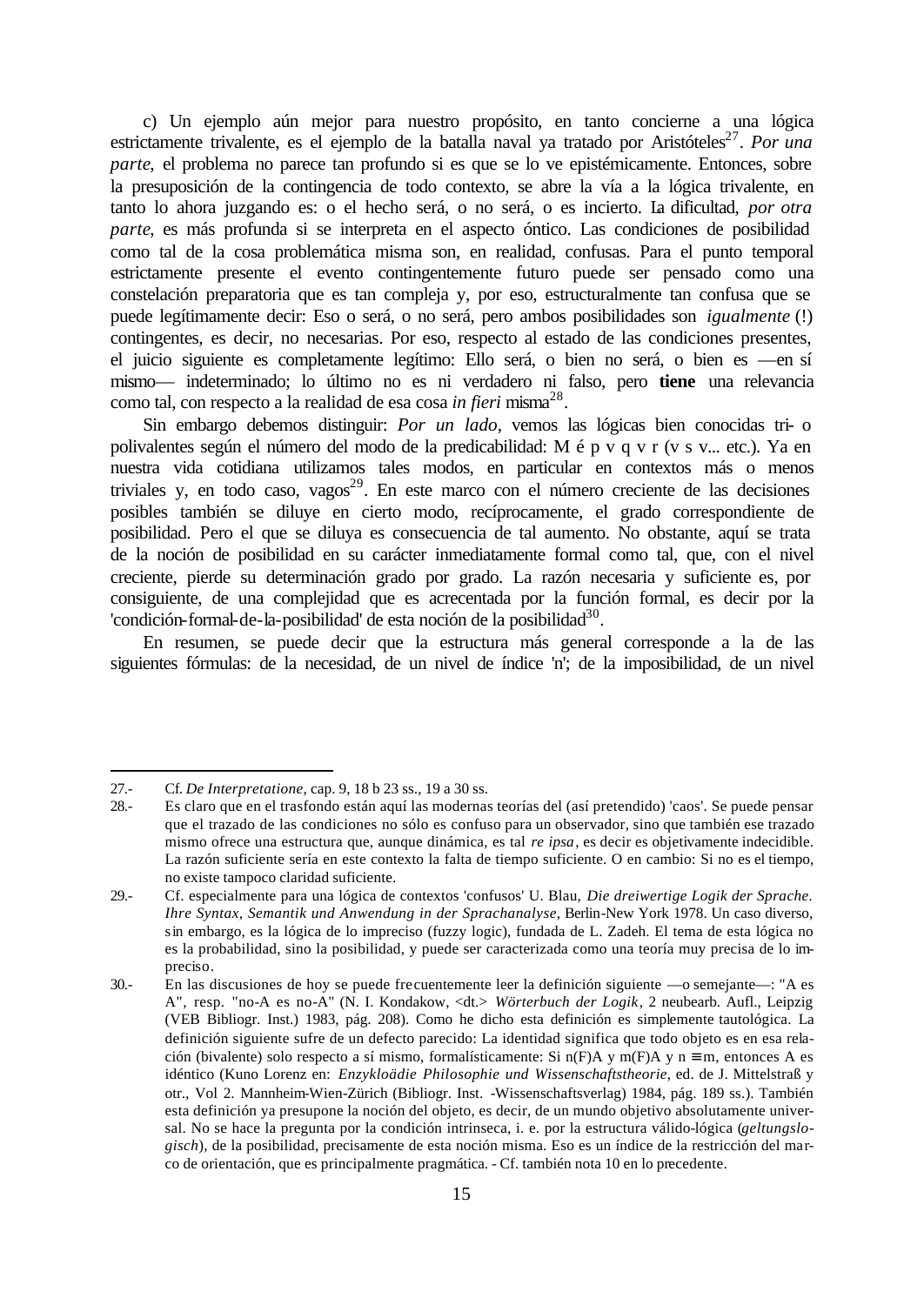<span id="page-15-0"></span>de índice 'n+1'; y de la posibilidad de este último (n+1) sobre algún otro aspecto. Sin embargo, el contenido de niveles ulteriores será cada vez menos distinto<sup>31</sup>.

#### **V. Transición al orden práctico-moral: reflexiones fundamentales**

Después que nos hemos familiarizado con el contexto sistemático y gnosceológico, ya es hora de dar por lo menos un esbozo de un orden, en parte proporcional, pero, a la vez, relativamente autónomo, del orden de la **moralidad** en general. Para decirlo brevemente, esa proporcionalidad consiste en un esquema también, más o menos, formal y deductivo, que es, en cierto sentido, paralelo al esquema teórico respectivo. Esta proporcionalidad entre el horizonte teórico y el práctico-moral se vuelve muy clara si se tiene a la vista el esquema paralelo. Y por eso ruego que se me perdone, si ahora intento ser tan conciso y sucinto como sea posible. Por eso introduciré inmediatamente el esquema sistemático.

#### **El paralelismo de los órdenes que se corresponden:**

| <b>Teórico</b>                                                                | Práctico-moral                                                                                                                                                                                                                                                                    |  |  |  |
|-------------------------------------------------------------------------------|-----------------------------------------------------------------------------------------------------------------------------------------------------------------------------------------------------------------------------------------------------------------------------------|--|--|--|
| En el $1er$ nivel:                                                            | $\tilde{\phantom{a}}$                                                                                                                                                                                                                                                             |  |  |  |
| Noción(es) fundamental(es):<br>Identidad formalísima,<br>relación subsistente | Las nociónes fundamentales son:<br>una identidad en proceso *),<br>subsistencia final **):<br>la plenitud de sentido ejecutándose $32$ .<br>Lo contrario sería: el nihilismo práctico o también el<br>escepticismo absoluto, los cuales se contradirían si fueran<br>practicados. |  |  |  |

**\*)** El principio fundamental de toda moralidad humana se puede formular como sigue:

"**Si** vale: '**A, en tanto A**, es necesariamente A', y

l

**si** también vale: eso uno e idéntico A, en tanto A, **no** es **totalmente** A,

 **entonces** esto A **debe** necesariamente *llegar* **a ser totalmente A**."

Por consiguiente, se origina un **proceso** de A, y entonces ya estamos autorizados a constatar que A es, como tal, exactamente ese proceso: a saber, en tanto A no podría llegar a ser el mismo en cuanto a sí mismo, sino que se ejecutaría en ese proceso y en tanto ese proceso.

**NB.** Lógicamente esta conclusión se puede nombrar ilación (en latín, *illatio*) 33 .

<sup>31.-</sup> Como consecuencia de lo dicho se puede estimar que por ejemplo la cuasi-lógica —más correctamente: la ilogica— de sueños y de la subconciencia en general, se lograría en alguna parte de los niveles de cuarto o quinto grado.

<sup>32.-</sup> ("... *das sich vollbringende Sinnvollsein überhaupt*...") Cf. mi publicación: *Fundamentalhumanismus*, Bern, Frankfurt (M), New York, París (Peter Lang) 1990, cap. 5. (págs. 65-74): allí ensayo explicar la noción de 'sentido' más precisamente.

<sup>33.-</sup> La ilación no necesita un silogismo perfecto, porque la evidencia (operativa) del tránsito del primer conocimiento al segundo se ejecuta inmediamente. No obstante, la validez del conocimiento conclusivo es igual que la de un silogismo normal. (Una famosa, aunque controvertida, ilación es atribuida a Des-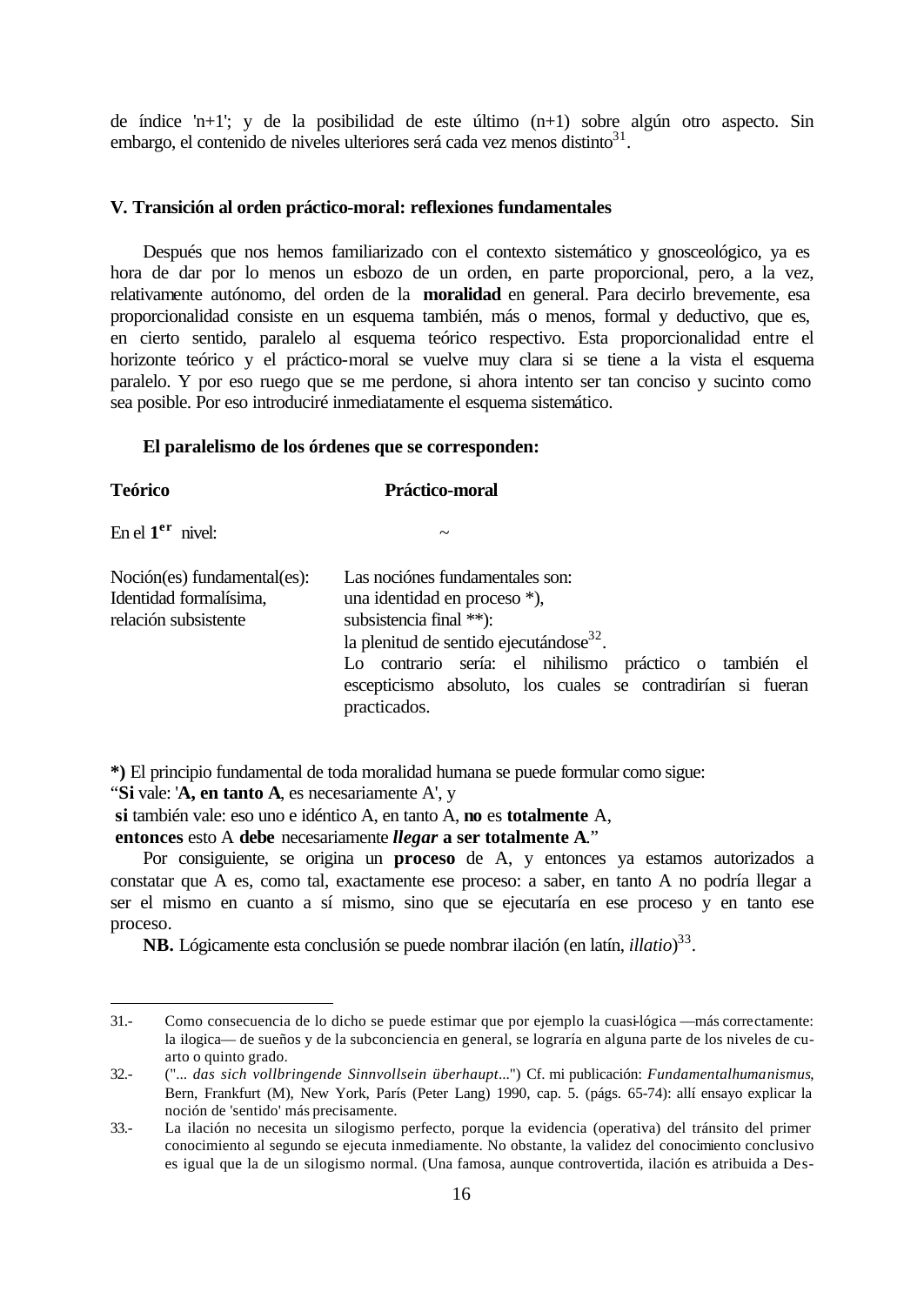Existe un viejo dicho que nos puede hacer reflexionar respecto de esta sección, "el bueno es ejecutado por el mismo, el malo, no obstante, no". La razón adecuada, según nuestra construcción del orden de las ideas, es que no se debe olvidar que el 'ser-en-proceso', que es la esencia existencial del hombre, constituye una verdadera identidad. Entonces se puede concluir: como en el orden teórico la identidad en proceso es algo que se está ejecutando subsistentemente, así en el orden práctico-moral la totalidad de la identidad proporcional es tal que también tiene su validez práctica en cuanto se está proporcionalmente ejecutando. El principio fundamental es que esta identidad en su subsistencia, en tanto inmediatamente procesual, es una procesualidad estrictamente inmanente. Pero esa subsistencia misma, en tanto a la vez idéntica y procesual, funciona también como la estructura fundamental de la totalidad del deber primario en el orden práctico-moral.

Abreviemos, pues, esto y constatemos: Si "A" es un hombre, éste es, en tanto hombre, necesariamente en proceso, este proceso afecta el hombre en su esencia como tal, es decir, en su 'ser hombre'. Por siguiente **el hombre** como tal, es decir, en su esencia misma, **es necesariamente un 'ser-en-proceso'** o simplemente un "proceso". Pero eso significa que la esencia del hombre, como tal, es una *relación* (como ya he dicho). Y frente a esta constatación no debemos olvidar, como hemos ya explicado, que aquella relación de identidad primaria fundamental es una relación subsistente. No es nada más que la aplicación de esta definición más profunda al ser del hombre: "A en tanto... etc., necesariamente... ", es decir: El hombre, *en tanto* hombre, necesariamente ... hombre". Esto no es una tautología, sino que significa: un hombre, cualesquiera que sean las diferentes situaciones y circunstancias —sea en su existencia feliz o totalmente infeliz, etc.— este hombre posee, *en tanto* hombre, un carácter inseparable y indestructible, el 'ser-hombre', como origen de aquel imperativo que es el íntimo centro de su esencia concreta: "¡Ese hombre, *en tanto* es hombre, *debe* necesariamente *ser*, o resultar, *totalmente* hombre!" Por cuanto, la esencia del hombre es nada más, y nada menos, que este imperativo. Y la identidad que es de este modo constatada es la identidad relacional o, también, la relación idéntica. Para el hombre, esto es anterior a todo otro aspecto, en cuanto a los contenidos de una constelación esencial más dinámica. Y también en todos los órdenes o niveles derivativos, ese carácter de subsistencia relacional se mantendrá firme, aunque en cierta manera cada vez más restringido. Y así podemos también obtener otra conclusión: el hombre es un proceso subsistente o una subsistencia procesual, aunque de manera restrictiva, esto es, respecto de esa subsistencia misma<sup>34</sup>.

**\*\*)** La noción de *subsistencia final* está unida de modo estrechísimo, por una parte, a la de relación subsistente<sup>35</sup> y, por otra parte, a la aplicación de ese contexto al hombre, es decir, a la estructura esencial de su existencia como tal. Aquí, en esta constelación del orden de las ideas expuestas, surge la noción de sentido como una nueva idea central.

Consideremos, ahora, la noción de *sentido* como tal, es decir, en nuestro contexto, en su aspecto más fundamental. ¿Cómo puede ser determinado más precisamente en su intención? La definición más general del fin es, como es sabido: aquello por lo cual algo es o llega a  $ser<sup>36</sup>$ . Se debe precisar que no se trata de alguna causa externa, sino de la razón intrínseca, mejor aún, de la razón inmanente en la 'cosa' respectiva. En nuestro contexto esto significaría que el término *ad quem* coincidiría con el fundamento mismo de ese término. Más

\_\_\_\_\_\_\_\_\_\_\_\_\_\_\_\_\_\_\_\_\_\_\_

cartes, respecto a su constatación: "*Ego cogito, ergo sum*." *Principia philosophiae* (1644), p. I a, 7. (Trad. alemana de A. Buchenau (PhB 28), Hamburg Meiner) 1955, pág. 2 ss.)

<sup>34.-</sup> Quiero evitar el término "substancia" porque este término está demasiado cargado por la historia de las ideas. Por eso prefiero el término más neutral "subsistencia".

<sup>35.-</sup> Cfr. III (1) anterior.

<sup>36 .-</sup> En latín: *id, cuius ratione aliquid est vel fit*, en alemán: *Das, um dessentwillen etwas ist oder geschieht*. Cf. en Aristóteles, Met. IV. 2., 1013 a33: "tó télos ... 'estí tó 'ou 'éneka".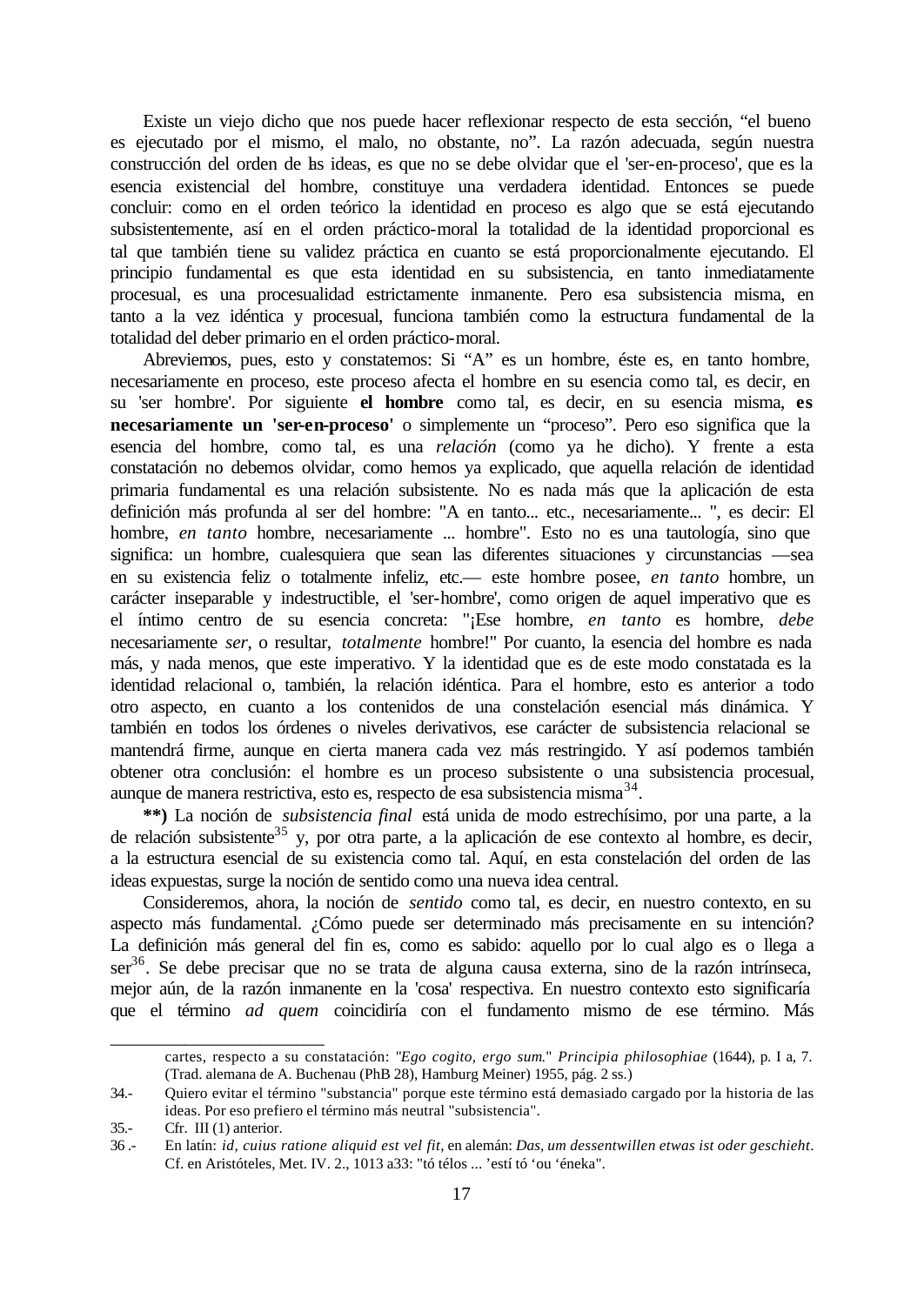precisamente, la esencia humana, la cual **es** y **se ejecuta** como el proceso señalado anteriormente, es bajo este respecto, nada más que ese término *ad quem* en tanto es intentado, es decir: el *'finis in fieri'*. Por consiguiente, existe en este caso una cierta coincidencia de dos aspectos constitucionales según, y en tanto, son en acto (*quatenus sunt actû*).

Pero todas estas consideraciones son todavía insuficientes respecto de la determinación del sujeto humano, porque la polaridad interna de la definición del hombre sigue siendo válida: es un proceso, pero es tal que lo es, también, de una identidad subsistente. De esta argumentación se sigue que la estructura de la esencia humana, es decir, existencialmente (!) considerada, es en principio un ente que es respecto de su estructura, al menos en la perspectiva de la autoreferencia, igual a la identidad primaria y principal ya mencionada anteriormente. Por consiguiente, esta identidad, aunque es de un ente en proceso, es de la misma validez que la identidad que fue definida como relación subsistente de validez. Por eso el hombre también puede ser definido como relación subsistente, aunque esa relación, en su modo, o forma, de ser ejercitada, no es perfecta. Pero, respecto a su finalidad —presupuesto que el fin sea alcanzado alguna vez— la estructura existencialmente esencial ahora funciona, al menos en su núcleo, como totalidad.

La manifestación de esta constelación estructural es que el hombre, como sujeto que se ejercita en su subjetividad, cuenta con la evaluación de sí mismo, la cual se extiende hacia el horizonte del mundo como un todo universal, —ya I. Kant formuló su conmoción frente a la infinitud del universo con las palabras: " ... *der bestirnte Himmel über mir und das moralische*  Gesetz in mir<sup>37</sup>. El punto decisivo, sin embargo, es la propia autodeterminación fenomenológicamente de manera espontánea— que realiza el hombre frente a tal horizonte, como algo que es, al menos, de igual, o mayor, valor que el universo con todos sus principios, cualesquiera que éstos sean. Esta **autoevaluación**<sup>38</sup> espontánea, la cual no cambia nada de esa fundación transcendental (la condición intrínseca de la posibilidad... etc.), es la raíz de la dignidad específicamente humana.

Mirando, sin embargo, con una mayor precisión hacia esta autoevaluación, vemos que su suelo fundamental es la **reflexividad** humana como tal, porque en ninguna otra parte se halla esta autoreferencia en el *modo* de estarse autorefiriendo a sí mismo de manera que, inmediatamente, en ese momento se origina (α) un saber (β) del saber que es, inmediatamente a la vez, capaz (γ) de saber del saber reflexivo: sé de mí mismo y sé que sé de mí mismo.<sup>39</sup> Es esta autoreferencia múltiple, pues, la que hace al sujeto capaz de establecer una diferencia igualmente fundamental que implica, del mismo modo, una *distancia* principal del sujeto con respecto al mundo. Inmediatamente con esta distancia, no obstante, surge también el estado subjetivo del ejercicio de una independencia, con otras palabras, surge un estado de libertad, absolutamente primario, frente al mundo. Y, precisamente, la combinación de estos aspectos o momentos constitucionales de esa subjetividad reflexiva *es nada más que* la autoevaluación. Para no ser mal entendido debo señalar que esta autoevaluación es una estructura que, como tal, es capaz de ejercerse sobre sí misma (por ejemplo, en tanto ahora reflexiono sobre esta reflexión).

Se podría preguntar, ¿de qué modo esta autoevaluación, con su fundamento en la autoreferencia en virtud de la relación subsistente, se ejercita en concreto? Ciertamente no de modo inmediatamente subsistente como tal, porque eso sería una relación subsistente de

<sup>37.-</sup> "... el cielo estrellado encima de mí y la ley moral en mí mismo." *Krit. der prakt. Vernunft*, Beschluß (pag. orig. 288).

<sup>38.-</sup> *Selbsteinschätzung.*

<sup>39.-</sup> Esa constatación se no refiere al estado empirico del '*hic et nunc'* concretamente, sino al modo general de la 'condición humana', lo que implica naturalmente la potencia de reflexir. Pero, para la naturaleza del hombre es esencialmente adecuada de reflexir (conretamente).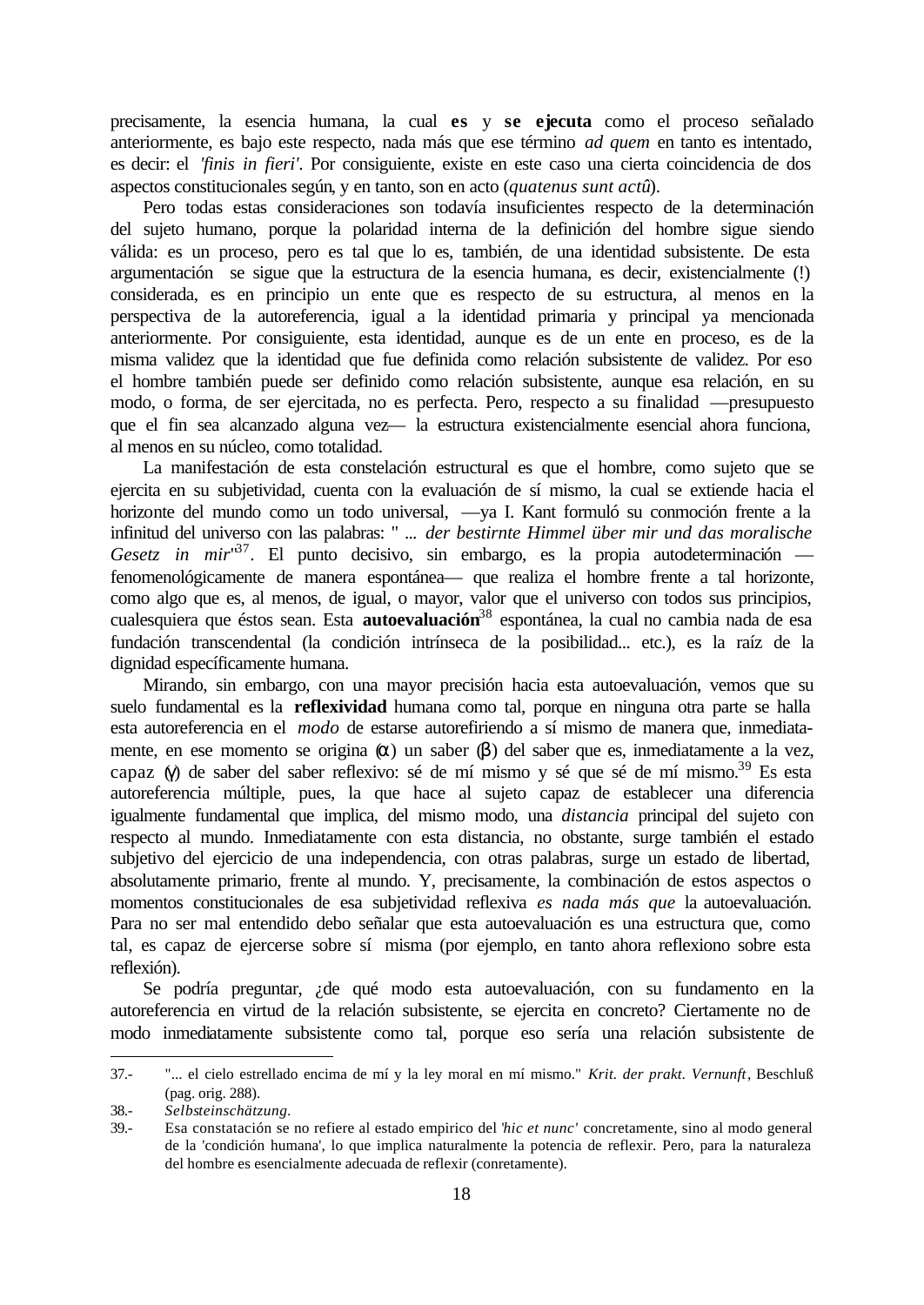modo absolutamente subsistente como tal. Eso sería el (o un) Absoluto como tal. Más bien la relación subsistente del ser humano ejercita su subsistencia de modo contingente, no obstante que esta noción (de la subsistencia) verifica estrictamente su contenido o su 'noema<sup>40</sup>. A propósito, esto explica el que, y el por qué, nuestra reflexividad sea, por cierto, capaz de conocerse a sí misma, pero ese acto, en tanto se ejerce en nuestra conciencia, se comporta como un accidente. Por lo tanto es claro, psicológicamente, que un ser subsistente en sentido perfecto no se ha de encontrar en ninguna parte. Sin embargo, este aspecto psicológico, por el hecho de fundarse en el orden de validez, depende también, por sí mismo, de ese orden, y no sería capaz de funcionar de otra manera que como lo hace.

Aún, si se echa una segunda mirada, se puede decir que el sujeto, en tanto se autoevalúa, acaba por *asumir* la identidad —subsistentemente relacional— por sí y para sí como pretensión de sí mismo. En cierto modo, pues, el sujeto se interpreta como un ente 'contingentemente absoluto'<sup>41</sup>. Y en exactamente esa constelación consiste su **autonomía**.

Por eso, la **dignidad humana** puede ser definida como subsistencia (relacional), aunque contingente, que, y en tanto que por sí misma, por una parte, se conduce con libertad tomando una distancia respecto al mundo total y, por otra parte, a la vez se conoce autoevaluándose como autónoma. Y esta dignidad es la fuente de los derechos humanos en general $4^2$ .

Quisiera retomar la noción de sentido de la existencia humana, de un modo más estricto. Teniendo a la vista lo que he dicho inmediatamente antes, se puede dar la definición siguiente (de manera un poco aristotélica): sentido de la existencia humana es "... la posesión de sus posibilidades" por un sujeto "... en forma de su realización", o, lo que es equivalente: "la posesión de sí mismo" de un sujeto "... de tal modo que se ordene a la realización de sus posibilidades." Esta posesión se puede definir, en este contexto, como el 'tener' alguna cosa en razón de una pretensión legal. Tal pretensión existe, si existe un 'deber' respecto a esa cosa, lo cual solamente es capaz de ejecutar aquél que es él mismo en razón de él mismo. La noción de la respectiva legalidad es fundamental. Con esto se presenta nada más que la constelación de la identidad relacional: algo es lo mismo, *en tanto* es necesariamente sí mismo. Un ente reflexivo, como es, precisamente, el hombre, en tanto vive ejercita (ejecuta) inmediatamente la pretensión de llegar a ser sí mismo en cuanto sea posible, cual es la perfección existencial. Y eso es nada más que lo ya dicho brevemente antes, la esencia del hombre<sup>43</sup> es ser un ser en proceso.

<sup>40.-</sup> Esto no es tan extravagante, la tradición clásica, por ejemplo, la escolástica de la Edad Media, conoce muchas nociones distintas de substancialidad resp. de subsistencia. Después de terminar este manuscrito llegó a mis manos el libro de H[. Wagner,](http://phaidon.philo.at/asp/hwagner.htm#ll) *Die Würde des Menschen, Wesen und Normfunktion*, Würzburg (Königshausen & Neumann) 1992. Fue de gran importancia para mí el que Wagner, aunque hemos lo hayamos hallado independientemente uno de otro, también haya ensayado fundar la diginidad del hombre en la reflexividad. A diferencia de Wagner, yo digo que la dignidad no consiste exclusivamente en la reflexividad como tal, sino que esta (reflexividad) es la manifestación incondicional de la dignidad humana.

<sup>41.-</sup> He explicado esta problematica en mi publicación: *[System der Transzendentalphilosophie im Grundriß](http://phaidon.philo.at/asp/hholz2.htm#sdtig)*, 2 vol., Freiburg/München (Karl Alber), 1977, vol. I, 373, vol. II, págs. 35, 49, 182.

<sup>42.-</sup> Este punto es de gran importancia porque, por ejemplo, los animales merecen respecto en un cierto grado, pero no poseen derechos en sentido estricto como los hombres; sólo en tanto los animales poseyeran reflexividad genuina, podrían pretender derechos.

<sup>43.-</sup> Cfr. H. Holz, *Fundamentalhumanismus, Variationen zum Thema einer Umwertung der Werte*, Bern/Frankfurt (M)/New York/Paris (Peter Lang) 1990, pág. 66.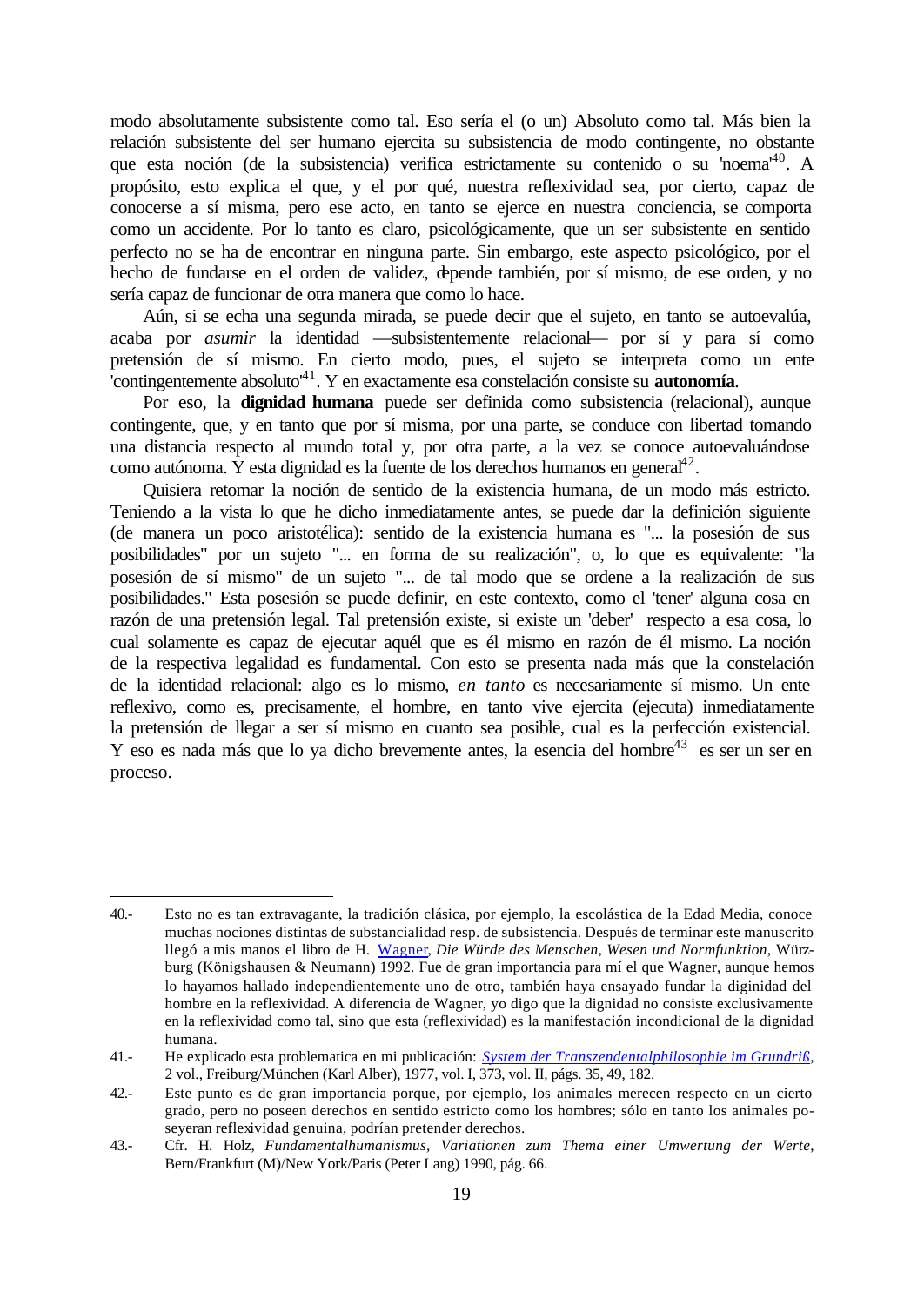# <span id="page-19-0"></span>**VI. Reflexiones adicionales sobre la derivación de grados siguientes de una lógica deóntica**

 Aún está pendiente derivar el segundo grado de la lógica de validez práctico-moral o deóntica. Como anteriormente se hizo, también ahora se expone primero el esquema y luego se dan las explicaciones.

| <b>Teórico</b>                                                                                                           | Práctico-moral                                                                                                                                                                                |
|--------------------------------------------------------------------------------------------------------------------------|-----------------------------------------------------------------------------------------------------------------------------------------------------------------------------------------------|
| En el $\mathbf{II.}^0$ nivel:                                                                                            |                                                                                                                                                                                               |
| Nociones fundamentales:                                                                                                  |                                                                                                                                                                                               |
| Consistencia como tal:                                                                                                   | La 'conciencialidad' <sup>44</sup> como tal *)                                                                                                                                                |
| según la regla: $V_{-}^{+}$<br>Multiplicidad como tal:<br>de cosas, etc.                                                 | La pluralidad de sujetos prácticos c. t.:<br>según el criterio de: (bien (B),<br>$\lfloor$ mal (M),<br>v nada más.                                                                            |
| La consecuencia inmediata fue:                                                                                           |                                                                                                                                                                                               |
| La<br>de relaciones<br>critica<br>- la<br>entre<br>multiplicidad de 'cosas <sup>45</sup> según el criterio<br>de Vy/o F. | La evaluación <sup>46</sup> de relaciones respectivas<br>según el criterio de B y/o M. De este modo se<br>obtiene la regla de oro <sup>47</sup> o la interdepen-<br>dencia práctico moral **. |

### **El paralelismo de los órdenes que se corresponden:**

**\*) NB.** Es de la máxima importancia tener presente que el ser moral, principalmente y en general, aun más allá de la derivación de algunas reglas que norman el comercio moral entre diversos sujetos, tiene su principio primaria y principalmente en la subjetividad, como fue explicado inmediatamente antes. La noción sobre la que se sostiene esta aserción es la de autonomía. Esto no quiere decir que los otros sujetos no existan o no sean moralmente importantes, sino que, más bien, se hace abstracción, *metódicamente*, de la pluralidad concreta de los hombres como sujetos morales<sup>48</sup>.

**\*\*) NB.** La *'regula aurea'*, como prefiero decir en latín, tiene la peculiaridad de que vale desde un principio, vale ya a partir de la orientación fundamentalmente moral del hombre en

<sup>44 .-</sup> *Gewissen-haben-überhaupt.*

<sup>45 .-</sup> *Dinge, Gegenstände*.

<sup>46.-</sup> Aquí se trata de una evaluación que se refiere principalmente al otro, no a sí mismo, respevtivamente, en realidad, al sí mismo mediante del otro.

<sup>47 .-</sup> *Regula aurea*.

<sup>48.-</sup> En este lugar se podría recordar a I. Kant y también F. W. J. Schelling, quienes constataron que el "interés en general" produce la moralidad, en este sentido el 'Yo' tiene la tarea de representarse más allá de lo finito (en lo infinito). Cfr. Kant, *Kritik der Urteilskraft* (1799), Ed. Felix Meiner, Hamburg, 1959, § 4, (pág. orig. 10). Respecto a Schelling cf.: Obras completas, ed. del hijo K. F. A. Schelling (1856 - 61), o ed. de M. Schröter, repr. München (Olms) 1958 - 66, vol. I, págs. 435 ss. J. G. Fichte, en cambio, defiende que la conciencia (*Gewissen*) es necesariamente algo, por consiguiente: "das unmittelbare Bewußtsein einer bestimmten Pflicht", cf. *System der Sittenlehre*, (1798), ed. M. Zahn, (PhB 257), Hamburg (F. Meiner) 1963, 169 (pág. orig. 173).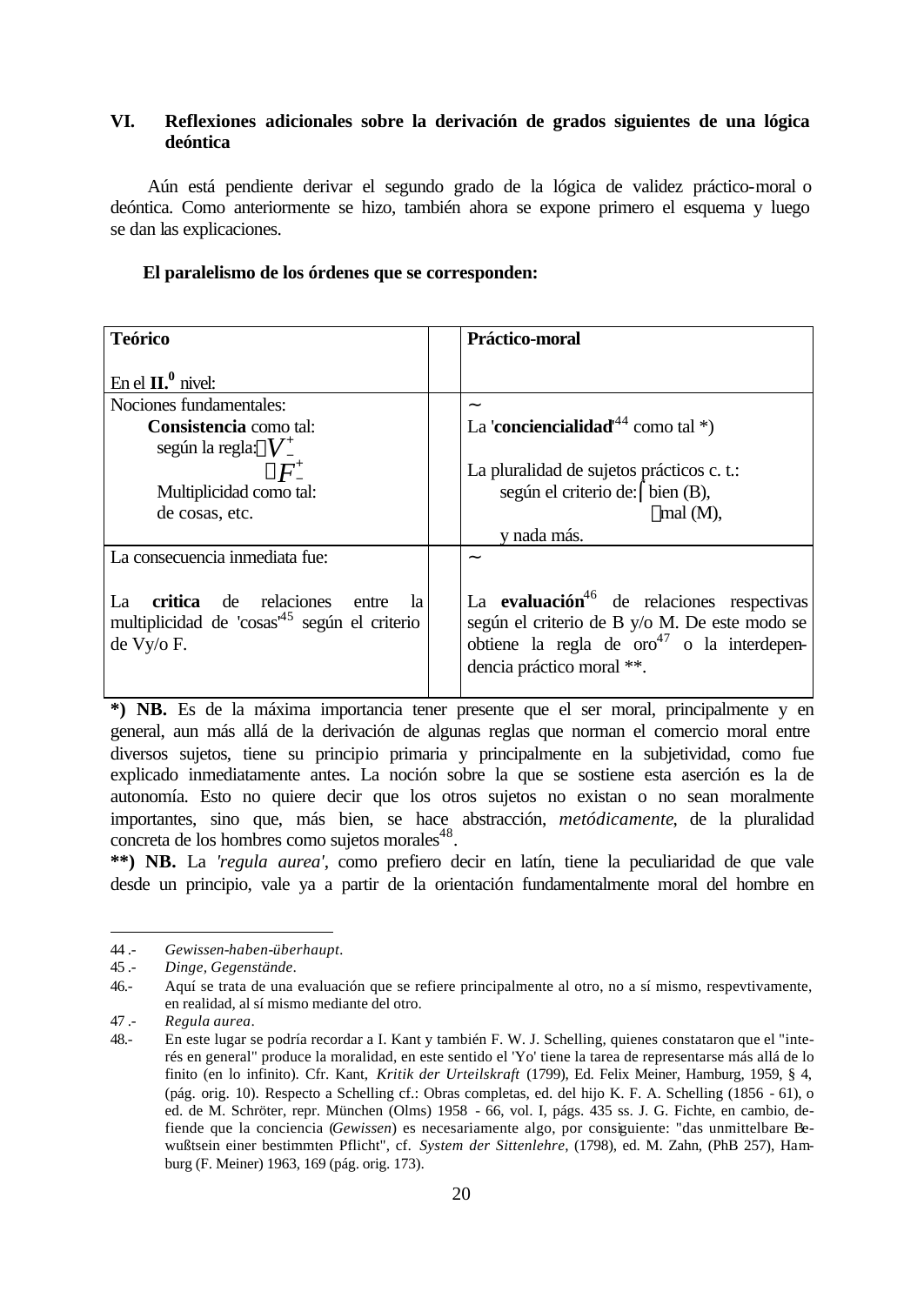general<sup>49</sup>. Por consiguiente, fue un malentendido muy profundo de Kant el que estimara que esta regla era válida solamente respecto de operaciones o de acontecimientos empíricos. Y, sin embargo, esta *regula* sería válida en esta comprehensión, aunque se la haya condenado por no ser idónea para servir como fundamento principal de la moral. Pero el horizonte del problema en Kant fue muy estrecho. Se puede afirmar que en el mismo momento en que alguien acepta la pluralidad de sujetos morales en general, reconoce también la estructura de la *'regula aurea'*.

Una definición idónea, formulada como un juicio condicional afirmativo, podría decir como sigue: "Si quieres ser proporcionalmente apreciado en tu conciencia por otro cualquiera, debes apreciar la conciencia del otro tal como quieres ser apreciado por él". La formulación negativa correspondiente sería: "Si no quieres ser mal apreciado por otro cualquiera, no debes mal apreciar al otro". Pero en la forma más general las relaciones posibles serían las siguientes:

**(A)** Según el modo de reciprocidad completa:

(a) **Yo** recibo de ti 'B', por lo tanto **tú** debes recibir de mí, también 'B', a cambio. **Yo** recibo de tí no 'M', por lo tanto **tú** debes recibir de mí, también no 'M', a cambio. (a.a) **Yo** te doy 'B', por lo tanto **tú** debes darme también 'B', a cambio.

**Yo** te doy no 'M', por lo tanto **tú** debes darme también no 'M', a cambio.

**(B)** según el modo no recíproco:

(b) **Yo** recibo de ti 'M', no obstante, **tú** no debes recibir de mí también 'M', a cambio.

 **Yo** recibo de ti no 'B', no obstante, **tú** no debes recibir de mí también no 'B', a cambio.

(b.b) **Yo** te doy 'M', no obstante, **tú** no debes darme también 'M', a cambio.

 **Yo** te doy no 'B', no obstante, **tú** no debes darme también no 'B', a cambio.

Se puede preguntar si el esquema está completo. Este no parece ser el caso porque, por ejemplo, no son tratadas las relaciones correspondientes del 'yo' o del 'tú' con el 'nosotros' o 'vosotros', como tampoco lo son las relaciones entre personas, como yo y tú etc., con instituciones. Pero para nuestra intención el esquema anterior es suficiente<sup>50</sup>.

Son importantes, también, otros dos aspectos implícitos en esta regla. El *primero* es el siguiente: las potencias de un hombre, que están ordenadas a la realización de sí mismo, no deben combatir esencialmente una contra otra en uno y el mismo hombre. El *segundo* sigue inmediatamente del precedente: la realización existencialmente esencial de un hombre no debe contradecir o dañar otras realizaciones respectivas de otras personas. La razón es fácilmente evidente: porque cada uno de los sujetos humanos tiene por naturaleza la misma pretensión de tener su propia conciencia y de proseguir su sentido personal de modo de intentar, y ejercitar, el "dominio de sí mismo $^{61}$ .

Esta perspectiva implica, además, como consecuencia, que el primer tema de la regla "*aurea*" es el de **reconocerse** uno al otro como sujetos humanos, esto es, como entes que tienen cada uno *conciencia* de tal. Sólo en un paso subsiguiente ese reconocimiento se refiere a las *acciones* de esos sujetos, las cuales son empíricamente reales, concretas. Porque el hombre, como un ente corporal-espiritual, no puede proseguir su fin esencial de ningún otro modo. Otra vez, pues, el criterio de bien y mal se ha concretado, porque todo lo que un sujeto humano haga por dañar a otro sujeto, respecto al *sentido* antes explicado, es **malo**, y todo que haga por ser útil o ayudar, respecto del mismo sentido, es **bueno**.

<sup>49.-</sup> *Moralische Grundeinstellung überhaupt*.

<sup>50.-</sup> Cf. texto referido en la nota 43 precedente, en particular cap. 7, págs. 89-110.

<sup>51.-</sup> En aleman: *Selbstbesitz*.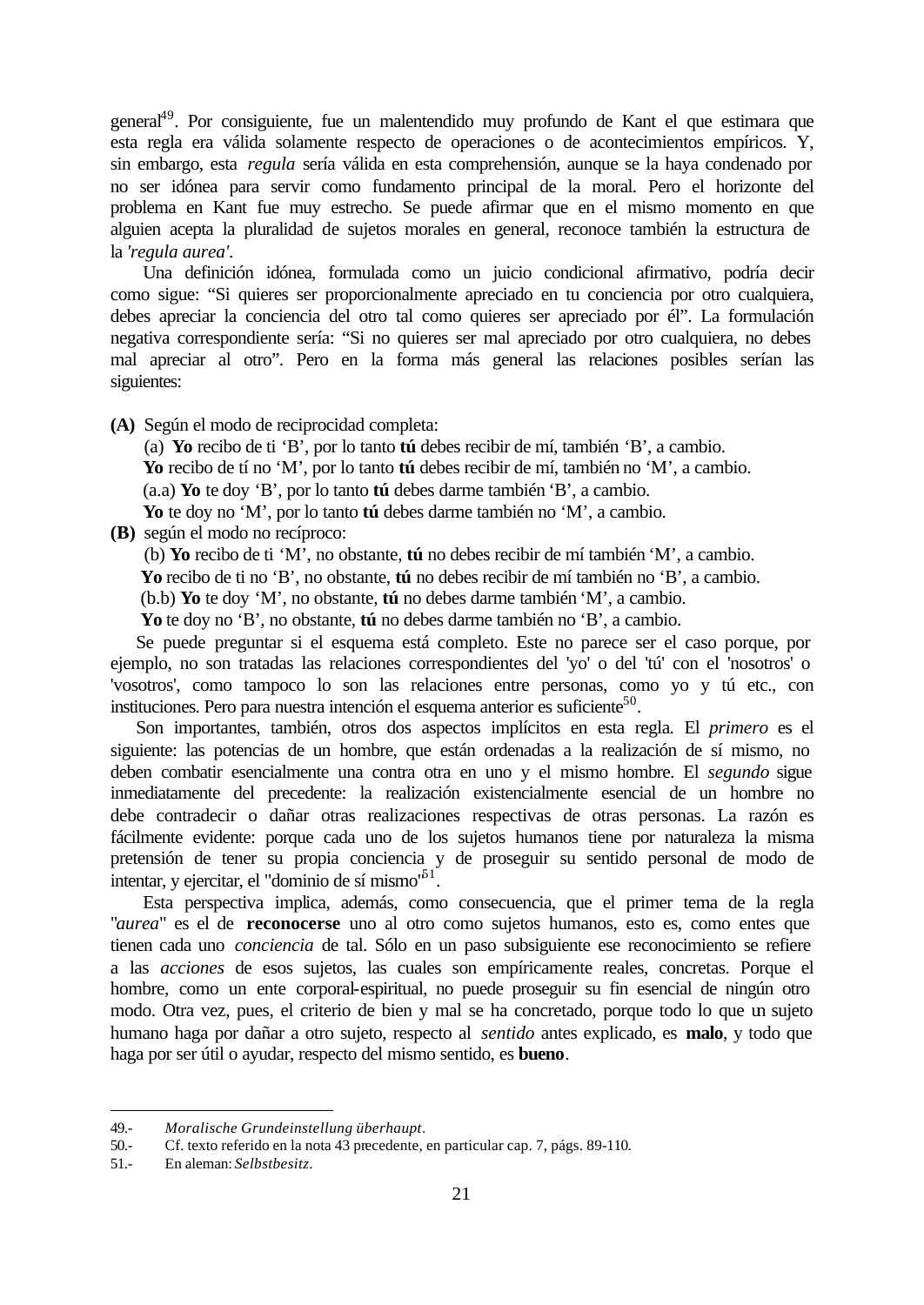Puede ser muy útil comparar nuestra concepción de los principios de la moralidad con la concepción de Kant. Más exactamente, esto significa compararla con su famoso imperativo categórico, especialmente con la tercera fórmula: "¡Procede de tal modo que te conduzcas con la humanidad, tanto en tu persona como en la persona de cualquier otro, siempre como fin, nunca como medio!"<sup>52</sup> Kant previene *expressis verbis* contra el principio "trivial" del "*quod tibi non vis fieri, etiam*... etc"<sup>53</sup>. Como he dicho, para Kant el tema de esta regla es enteramente empírico porque el último principio de esta regla es la noción de la felicidad<sup>54</sup>. Esta es, según Kant, esencialmente empírica<sup>55</sup>. Pero en mi opinión el punto central no es esta noción tan empobrecida de Kant. Porque la regla de oro, como sostengo aquí justamente según lo hasta ahora considerado, es apenas diversa de la formula citada de Kant.

Aunque es correcto que la fórmula de la regla de oro es un juicio, o un silogismo, condicional (también lo es en mi formulación), eso concierne solamente a la forma extrínseca, pero de ningún modo al contenido esencial (al 'noema' como tal). Se puede decir que según nuestra 'fórmula' son remediados, precisamente, todos los defectos que Kant enumera en su texto. La razón es que todos los hombres funcionan, en tanto sujetos de esa regla, como personas, es decir, como sujetos para los cuales el fundamento de su dignidad radica exclusivamente en su 'ser personal', por ser esto, en general y principalmente, el último punto referencial de cualesquiera obligaciones. Como he demostrado, el último fundamento de la dignidad humana es la 'conciencialidad' en general, cuyo fundamento es, a su vez, la autonomía autoreferencial de la persona humana. Por lo tanto la formulación de la regla de oro es nada más que la expresión de que la esencia humana por sí misma es, principalmente, de una correlacionalidad muy profunda. Kant no ha visto particularmente esto. O, con otras palabras, el hecho esencial es que la naturaleza humana obre, o funcione, desde sí misma como subsistencia correlacional que está manifestándose, o incluso 'encarnándose', en la pluralidad misma de muchos sujetos personales. Por lo tanto, esa regla no expresa sino que la naturaleza humana se ejerce, tanto en la individualidad singular de cada uno, como en la interrelacionalidad de esos mismos sujetos singulares en razón de su esencia, y como en la unidad de estos dos aspectos en una e idéntica esencia o naturaleza humana. Metodológicamente se puede conceder que aquí se ha manifestado una lógica de tipo coincidental respectivamente dialéctica; pero eso ya ha sido explicado antes.

Se puede estimar que esta concepción es incluso mejor que la de Kant, en tanto su idea de la naturaleza humana, por una parte, se refiere a la individualidad como tal, es decir, sólo un individuo personal puede ser autónomo en verdad; y, por otra parte, se basa en una operación de generalización de acciones, lo cual, al menos la segunda fórmula, tiene un poco de aroma a ficción en virtud del "como sí"<sup>56</sup>. Sin embargo, Kant mismo reconoce también un reino de fines ("*Reich der Zwecke*") en virtud de que si todas las personas se condujeran "como sí", cada una sería miembro de ese reino. Pero el principio formal de esa máxima sería: "Obra como sí tu máxima sirviera, a la vez, de ley general (para entes inteligibles)"<sup>57</sup>. Pero este reino

<sup>52.-</sup> Cf. *Grundlegung zur Metaphysik der Sitten* , op. cit. (pág. orig. 429).

<sup>53.-</sup> Cf. ibid. (pág. orig. 430, nota).

<sup>54.-</sup> *Glückseligkeit*. La terminología de Kant en este caso parece un poco anticuada. Hoy nadie en los países germanofonos habla de este modo.

<sup>55.-</sup> Cf. *Grundlegung zur Metaph. der Sitten*, op. cit. (pag. orig. 399 ss.) Quizás de qué fuente ha sacado Kant su angustia nocional.

<sup>56.-</sup> Cf. *Grundleg. zur Metaph. d. Sitten*, op. cit., (pág. orig. 421): "*Handle so, als ob die Maxime deiner Handlung ... zum allgemeinen Naturgesetz werden sollte*." (Obra *como sí* la máxima... ley natural universal)

<sup>57.-</sup> Cf. op. cit. 438: " ... *folgt, daß jedes vernünftige Wesen*..." (por "*Wesen*" en latín: *suppositum*, no *esentia*!) " ... *seine Maxime* ... *aus dem Gesichtspunkt seiner selbst, zugleich aber auch jedes anderen vernünftigen als gesetzgebenden Wesens (die darum auch Personen heißen) nehmen zu müssen*." Y más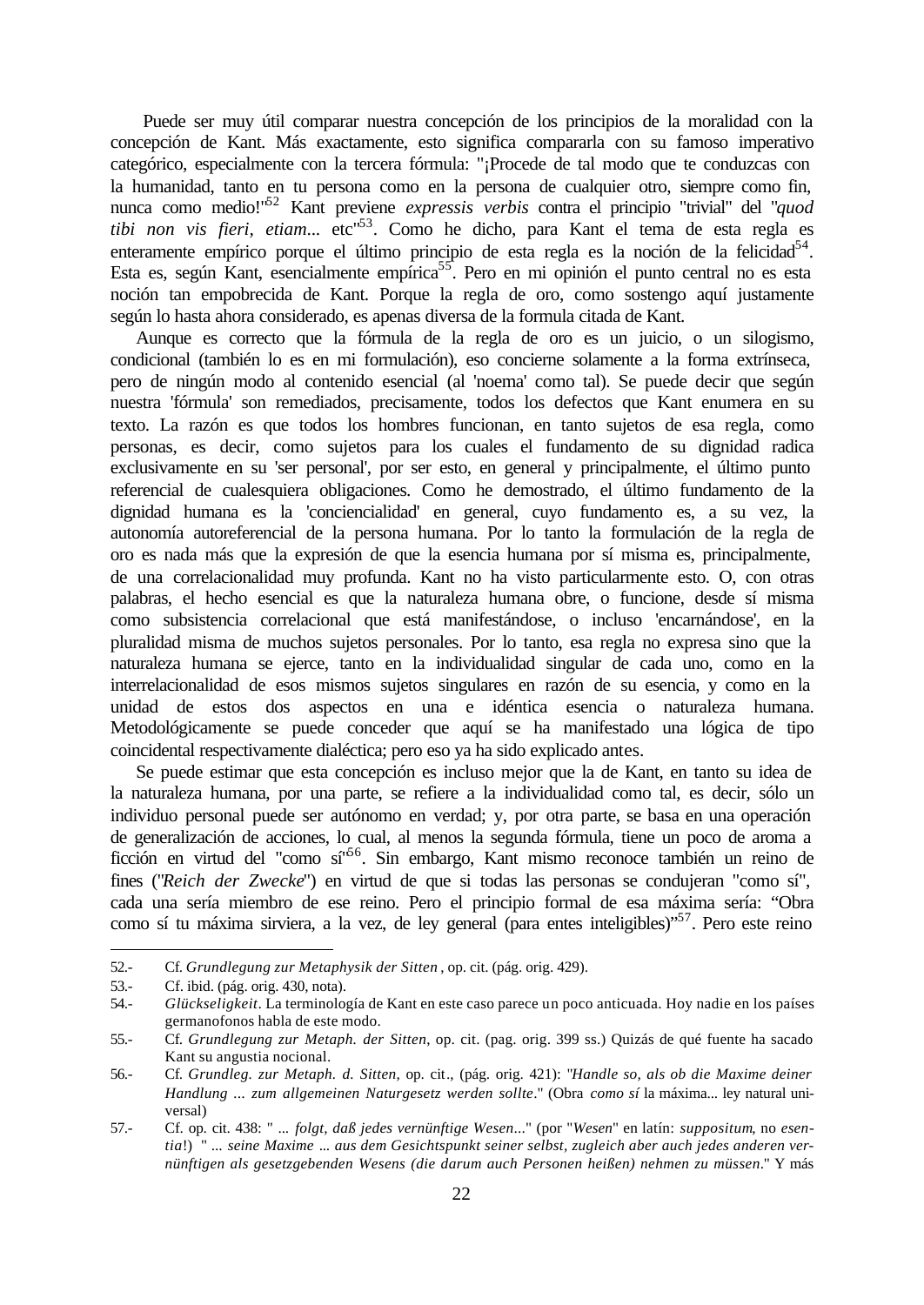de los fines funciona, en su nocionalidad, como algo por alcanzar. Esta correlacionalidad no (!) es un componente substancial de la noción de persona como tal.

Regresemos a la línea central de nuestra concepción. Demos un paso más en la derivación de otros grados de la lógica de validez deóntica.

### **El paralelismo de los órdenes que se corresponden:**

| <b>Teórico</b> |                                        |     | Práctico-moral |                                         |
|----------------|----------------------------------------|-----|----------------|-----------------------------------------|
| Nociones       | fundamentales                          | de. |                | La constelación fundamental es posible: |
|                | trivalencia de los criterios teóricos: |     |                |                                         |

En el **III** nivel

**a)** Objetivamente: vale un tercero transcontradictoriamente, por ejemplo, en la dialéctica o coincidencia,

**b)** Subjectivamente: por ejemplo en el juicio: [ad 'a)': ] a V b V [(a & b) V ( $\neg$  a &

 $\neg$  b)]. [ad 'b)': ] la posibilidad lógicamente:

a V b V indeterminado\*)

\_\_\_\_\_\_\_\_\_\_\_\_\_\_\_\_\_\_\_\_\_\_\_

**a)** según la perspectiva **moral** (subjetivamente): una decisión o acción está en conflicto en cierto modo consigo misma:

así, alguien debe actuar, pero todas las acciones parecen ser esencialmente malas.

(pero se debe actuar, no actuar sería lo pésimo):

formalísticamente:  $M_x$  V  $M_y$ 

Entonces parece obrar responsablemente quien se conforma con el mal menor, **y eso sería lo bueno proporcionado** 

### **al caso:**

 $(M_x V M_y) \Rightarrow (M_x V M_y) \notin \neg M$ 

De este modo sería creado un cierto 'bien'.

**b)** según la perspectiva óntica (ob-jetivamente parece posible: B V M V  $(\neg B \& \neg M)$ , Esto es, existe un ámbito de contextos **indiferentes** *de se ipso*,

por ejemplo: los **valores vitales, económicos, políticos, científicos, estéticos etc. etc.** como tales.\*\*)

**\*)NB.** Sea esto: 1) fenomenológicamente **posible:** respecto a las teorías de la probabilidad matemática. 2) transfenomenológicamente respecto de las teorías de probabilidades en una lógica de validez (o metafísica), esto es, el tercer miembro no es ni bien ni mal.

**\*\*) NB.** Este "como tales" significa que cada uno de esos tiene por sí mismo sus principios específicos según los cuales se constituyen en su eficiencia particular. Pero en un segundo aspecto, desde fuera, también pueden ser evaluados moralmente.

adelante: "*Demnach muß... jedes vernüftiges Wesen so handeln, als ob es... Glied im... Reich der Zwekke wäre*." Y más adelante*: "Das formale Prinzip... ist: Handle so, als ob deine Maxime zugleich... dienen sollte*." Pero evidentemente no querría ir tan lejos como H. Vaihinger en su filosofia del 'como sí'. Se puede asociar esto con la armonía prestabilida de Leibniz; esta constelación nocional fue transformada funcionalmente por Kant, de modo que llegara a ser aprovechable para su sistema. A propósito, la noción del ente racional ("...vernünftiges Wesen...") de Kant es universal en sentido estrictísimo, cf. *Grundlegung zur Met. d. Sitten*, op. cit., (pag. orig. 408): La ley moral es válida " ...*nicht bloß für Menschen, sondern für alle vernünftigen Wesen überhaupt*...".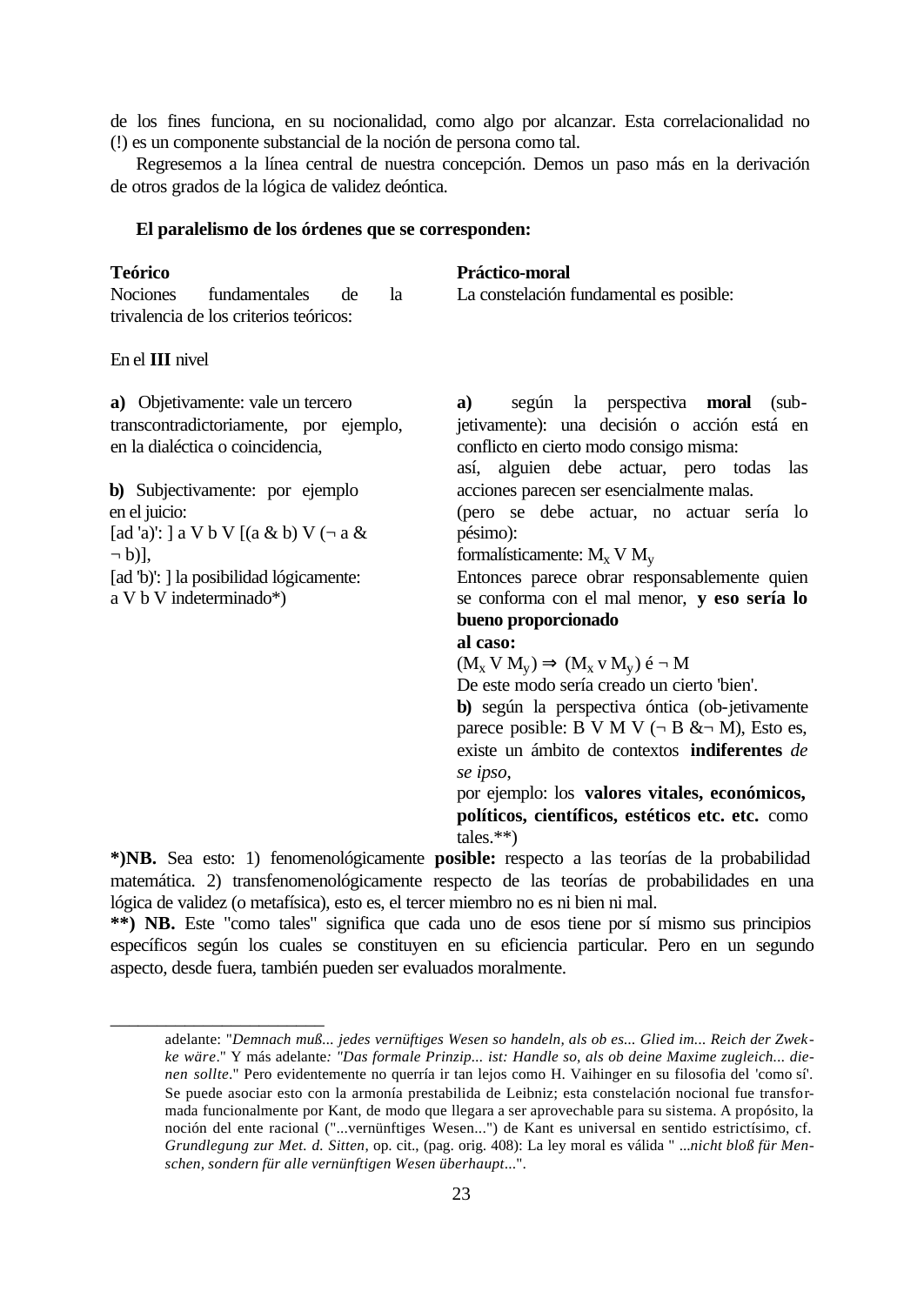<span id="page-23-0"></span>Esta derivación es de gran importancia, es decir, haber demostrado que la esfera de acciones y objetos indiferentes ha resultado sin efectos en el gran marco de la derivación sistemática, tal como aquí ha sido ejecutada. A la vez, se ha mostrado con evidencia que la moralidad no puede ser rigurosa en este sentido, porque si las zonas, las esferas de la existencia humana, fueran ocupadas totalmente por aspectos morales se caería en una moralina (o moralística). Ciertamente, la moralidad es el momento más absoluto de esta existencia, no obstante no puede legítimamente ocupar la totalidad de la vida humana de una manera completa. Por el contrario, el *modus quo* de su realización debe permitir principalmente también otras perspectivas y modos de proyectar y ejecutar a cada uno su propia vida.

# **VII. Resumen final: La interrelación entre los órdenes teórico y práctico-moral**

Esta interrelación o correlación entre los dos órdenes es, en parte, afirmativa y, en parte, negativa, es decir, por un lado el orden moral depende del orden teórico pero, por otro, es independiente de éste. - **1º** Es *afirmativa* en tanto, como creo haber demostrado, hay una similitud verdadera y estructural entre los pasos de las derivaciones. Desde esta perspectiva, se puede hablar de una **dependencia** del orden práctico-moral respecto del orden teórico, esto es, respecto del orden de la validez como tal y que es generalísimo por sí mismo. Esa dependencia, sin embargo, es puramente *formal* respecto al esquema de las conexiones sistemáticas en los diversos niveles y no concierne de ningún modo a los contenidos. - **2º** La correlación entre los dos órdenes es *negativa* en tanto el suelo principal del orden existencial, por lo tanto también y especialmente del orden moral, es caracterizado, ya desde el primer paso respecto al principio de los contenidos, por un aspecto principalmente diferente, lo cual es constitucional para todos los pasos siguientes. En este sentido ese orden es, en verdad, **independiente** y autónomo.

Surge, entonces, la pregunta que pretende una comprensión más profunda de la cohesión intrínseca de ambos órdenes<sup>58</sup>. Para responder, podemos basarnos en el esquema lógicoformal del aspecto teórico en el tercer nivel (III) sobre el punto 'a)'. Con otros términos, el modelo auxiliar sería aquí una lógica *coincidental*. El esquema conocido es: a V b V [(a & b)  $V$  ( $\neg$  a  $\& \neg$  b)], en otros palabras: 'a' o 'b' o [('a' y 'b') o (no-'a' y no-'b')]. Interpretemos el 'a' y el 'b' como los dos órdenes con sus principios específicos. Entonces tenemos entre manos una estructura apta para demostrar la independencia del orden práctico-moral del otro orden. La marca distintiva ya en el nivel principal fue el principio de un "ser-...", o una "identidad-enproceso" como definición existencialmente esencial del hombre en general. No obstante, la relación de dependencia no puede ser demostrada por el tercer miembro del esquema lógico '  $(\neg a \& \neg b)$  ' porque el esquema modelado es por completo algo del 'a' mismo: la estructura de la derivación misma es en ambos órdenes, en el orden teórico y en el orden moral, formalmente igual, incluso idéntica. Pero, además, es imposible interpretar el tercer miembro como algo indeterminado en sí mismo, porque precisamente por eso se intenta el centro subsistencial del hombre mismo como tal —en el nivel primario (I)— y de la "conciencialidad" —en el segundo nivel (II)— igualmente principal. Por lo tanto,

<sup>58.-</sup> Creo que, por ejemplo, la constatación que ya Kant ha hecho, es decir, que aquí no es posible ningún conocimiento racionalmente fundado, es nada más que un dogma masivo que se ha transmitido hereditariamente en la escuela kantiana.